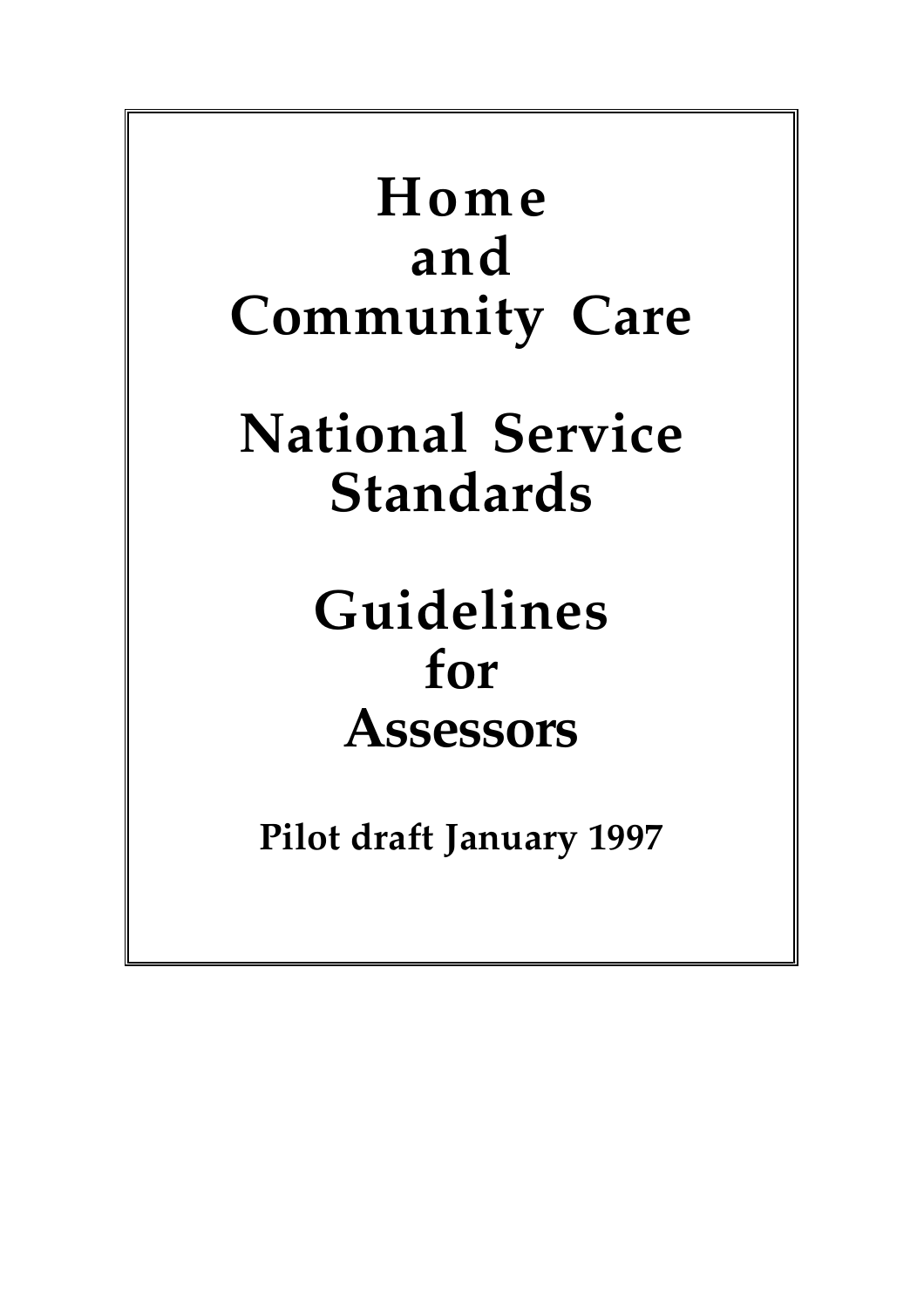# **Introduction**

The National Service Standards of the Home and Community Care (HACC) program are intended to provide the basis for a nationally consistent approach to quality in HACC funded services. Agencies must be assessed against each of the standards. Rating options for each standard are met, partly met and not met. These guidelines are presented as a guide to rating agencies against the standards. In general, for a "met" rating all of the points listed under the standard should be in place. Some of the points listed under each standard are more essential to meeting a minimum requirement than others. Hence, for a "partly met" rating some of the less essential criteria may not be in place but the core requirement for minimally meeting the standard should be evident. In a standard containing several questions a "met" rating would be appropriate where all questions had been answered adequately; a "not met" rating would be appropriate if a minimum requirement under any of the questions was not met.

Where an agency intends to implement a program or policy which will bring it in line with a standard but does not yet have it place, assessment should take into account only what is currently in place. A forward action plan is included at the end of the Instrument where details of the tasks to be done by the agency to fully implement the standards should be listed.

It is recognised that agencies must operate within the resources made available to them by Governments and this should be taken into account in monitoring the implementation of these standards.

The HACC National Service Standards apply to agencies representing a broad range of service types, size, locations, and contexts, and serving a wide range of clients with differing needs and resources. For this reason, standards cannot be prescriptive. These guidelines are intended to provide assistance in reaching rating decisions for agencies, recognising that there will always be a trade off for such guidelines between generalisability (their capacity to apply to all agencies) and specificity (the level of detail that can be given to assist in scoring agencies against the standards).

As the HACC target group includes frail aged people, younger people with disabilities, and the primary carers of both of these groups of people, the word 'consumer' in the HACC National Service Standards can be taken to refer to any or all of these groups of people.

In line with privacy and confidentiality principles, client records should not be individually identified in completing this Instrument.

For agencies for whom HACC funding relates to only some consumers it is only necessary that the agency's responses relate to how they serve these consumers. However, if service provision to HACC funded and non-HACC funded consumers is not readily distinguished answers may relate to both groups without discrimination between the two.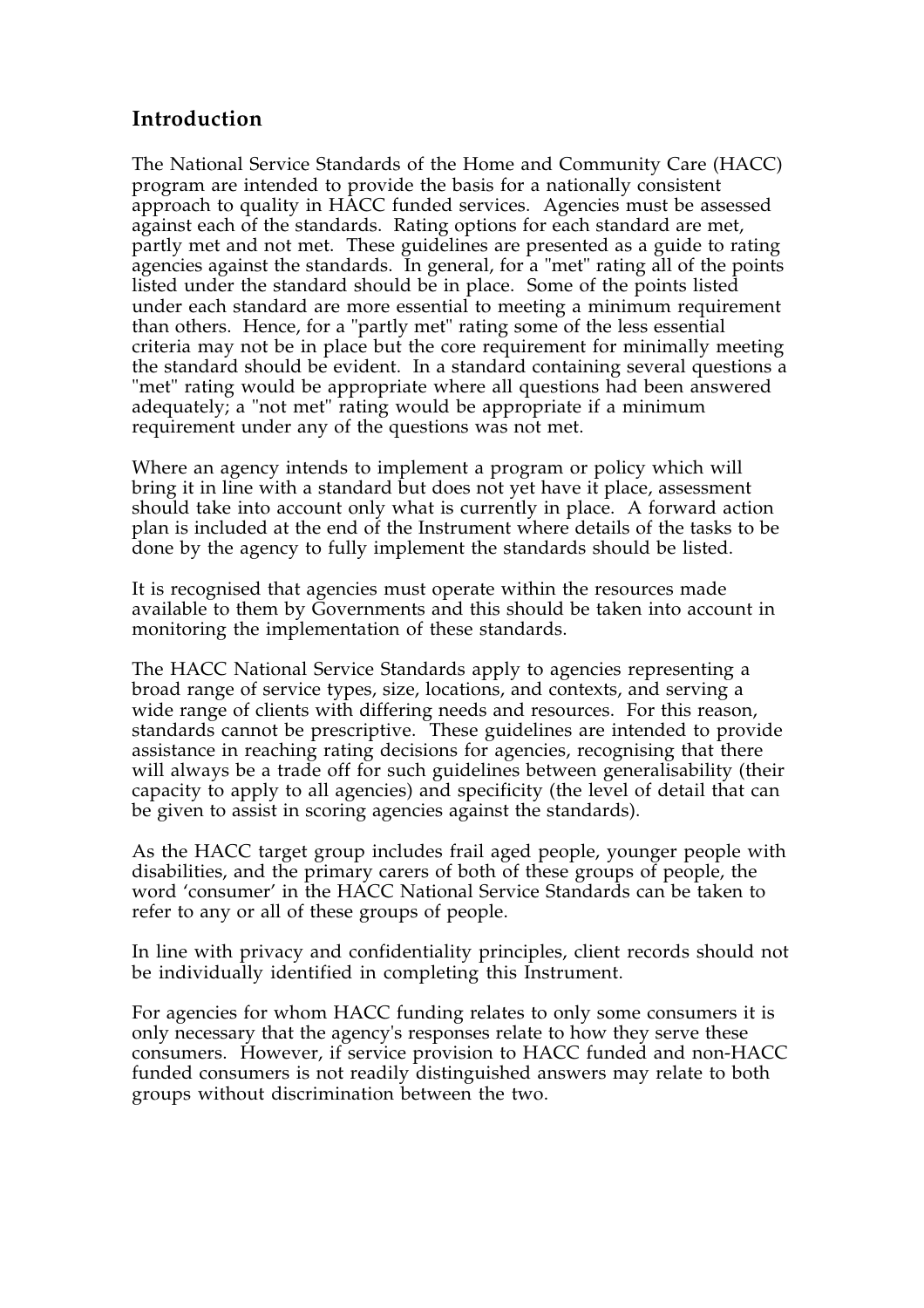### *Objective 1: ACCESS TO SERVICES To ensure that each consumer's access to a service is decided only on the basis of relative need.*

**1.1 Consumer Outcome:** Assessment occurs for each consumer.

When consumers first begin using a service, their needs should be comprehensively assessed to determine their priority in relation to the needs of other consumers.

# **What proportion of your consumers were formally assessed when they first began receiving services from your agency?**

- An agency should demonstrate that all of its new clients have been comprehensively assessed. This assessment may have been carried out either by the agency or by an agency with which they cooperate in coordinated case management. The calculation of proportion of clients assessed should indicate that the agency can confidently account for those clients in their care who have not received an assessment. The actual calculation of the proportion is not so important as their ability to identify the clients who have not been assessed.
- Where an agency does not routinely comprehensively assess the needs of all clients, an explanation should be provided for why the agency does not do this. For example, it may be that some single service agencies such as those providing meals or transport may accept clients referred by other agencies who have undertaken a full assessment of the clients' needs. Some agencies may not immediately undertake a formal assessment of a client where such an assessment would be unduly stressful or intrusive for the client, for example, when the client is trying the service for the first time, or when clients access the service in the circumstance of a crisis. In this case the agency should indicate the approximate length of time between when a client applies to the agency or begins receiving services and when assessment occurs.
- A "not met" rating against this standard would be appropriate if any client is not assessed and there is no valid reason for why this did not occur. A "met" rating against this standard would be appropriate if all clients are assessed, or if the agency can give reasonable account for those clients who are not assessed.
- Other factors which should be considered in rating the agency against the standard include whether the assessment is suitably comprehensive for the service provided (cross reference with standard 1.2) and whether client assessment occurs in a timely manner. Agencies are only required to indicate the time between application or commencement with the service and assessment if they have clients who have not yet been assessed and who require an assessment.

(Note: reassessments dealt with under Objective 4)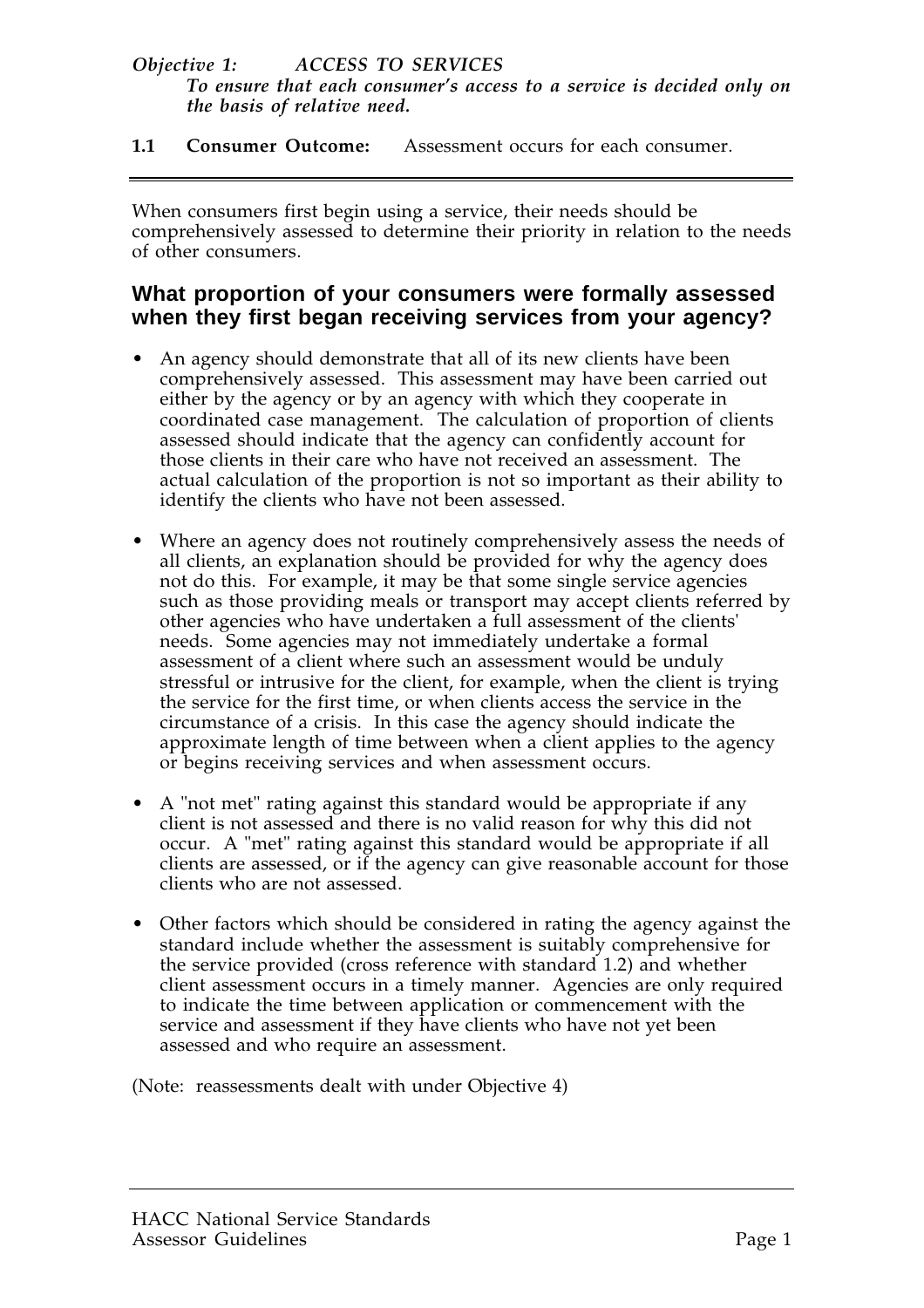*To ensure that each consumer's access to a service is decided only on the basis of relative need.*

**1.2 Consumer Outcome:** Consumers are allocated available resources according to prioritised need.

# **How does your agency prioritise need?**

# **How does your agency allocate available resources?**

- The agency should be able to demonstrate that it has clear and comprehensive assessment criteria which are used as the basis for determining the ongoing relative need and priority of each consumer, and that policy consistently accords with practice.
- The assessment tools should be appropriate to the agency's target group and to the services provided by the agency. In general they should take into account the consumer's severity of disability, including the difficulties they experience with tasks of daily living, their requirements for medical or nursing help, the safety of their physical environment, their geographical isolation, their financial disadvantage, their cultural background, their social contacts and the availability of a carer. They should also consider the carer's level of need, taking note of the physical and psychological and financial condition of the carer, the social support available to the carer, and their competing commitments such as employment.
- The reasons for refusing services to potential consumers should be documented, and should consistently comply with agency guidelines.
- Agencies which refuse services to potential consumers due to resource constraints should demonstrate that waiting lists, if kept, are reviewed in order to reprioritise consumer access to services as necessary.
- Response times between referral and service delivery and between initial assessment and service delivery should be appropriate to clients needs.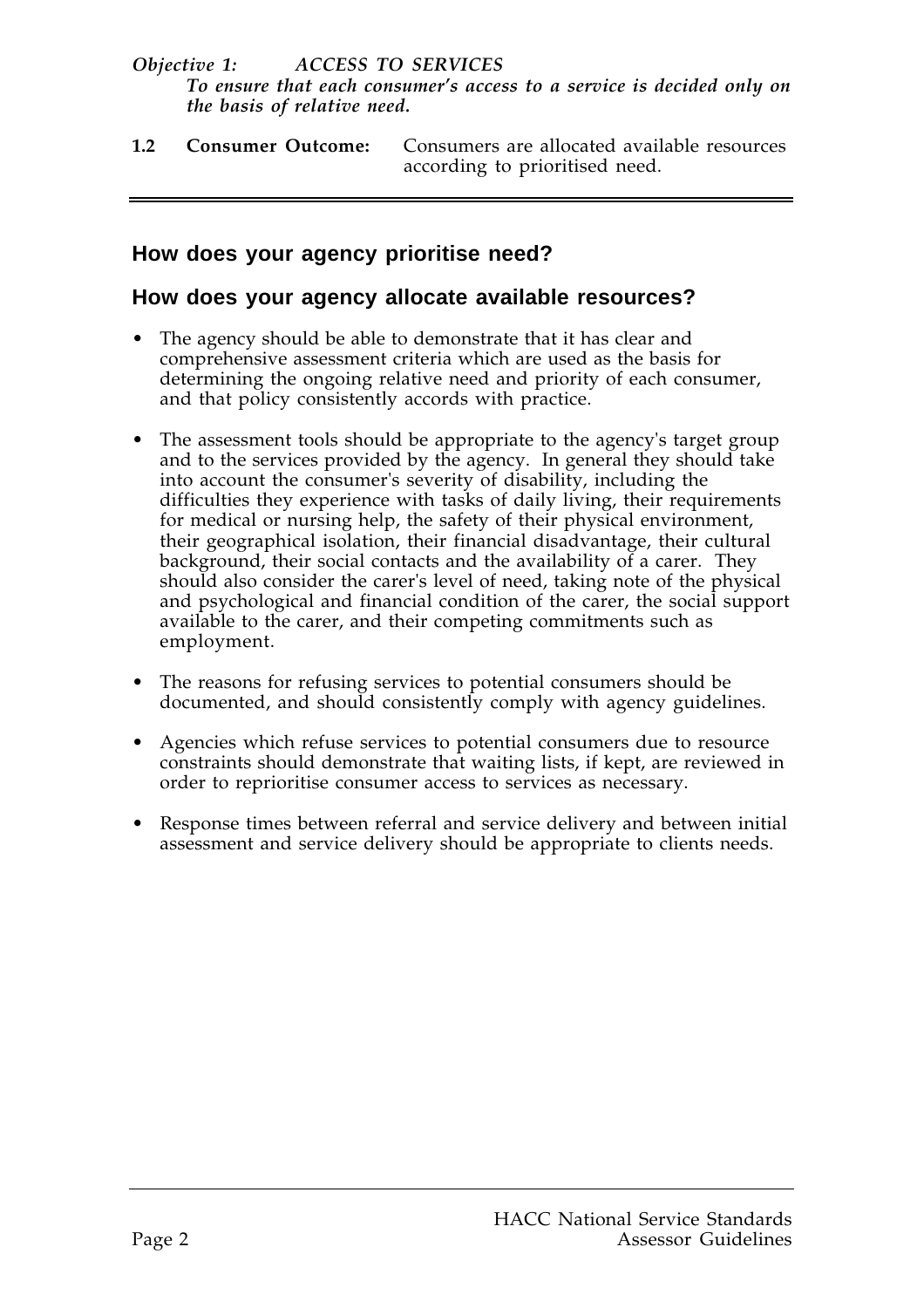*To ensure that each consumer's access to a service is decided only on the basis of relative need.*

**1.3 Consumer Outcome:** Access to services by consumers with special needs is decided on a non-discriminatory basis.

### **How can your agency demonstrate that access to services by special needs groups occurs on a non-discriminatory basis?**

- The agency should demonstrate that it promotes and practices a policy of non-discrimination in access to services by consumers with special needs. Bearing in mind the agency's target group, special needs groups which should be covered in checking for non-discriminatory practices include:
	- a) people of non-English speaking background and, where appropriate, sub-groups within the larger ethnic groups;
	- b) people of Aboriginal or Torres Strait Islander descent;
	- c) rurally isolated people;
	- d) people with dementia; and
	- e) financially disadvantaged people.
- Information in regard to the number of consumers with special needs accessing the service should be collected, and where numbers appear disproportionately low in comparison to those in the community, the agency should demonstrate that it has explored the reasons for this and is attempting to address them where appropriate.
- To receiving a "met" rating on this standard where appropriate the agency should be able to demonstrate that it has links with other service providers whose target groups are those in special needs groups and that the agency cooperates with these through such processes as referral.
- To meet this standard at the minimum level the agency should demonstrate that its services are accessible to all identifiable groups within the target population, taking into account issues such as the appropriateness of information, and service design/delivery practices.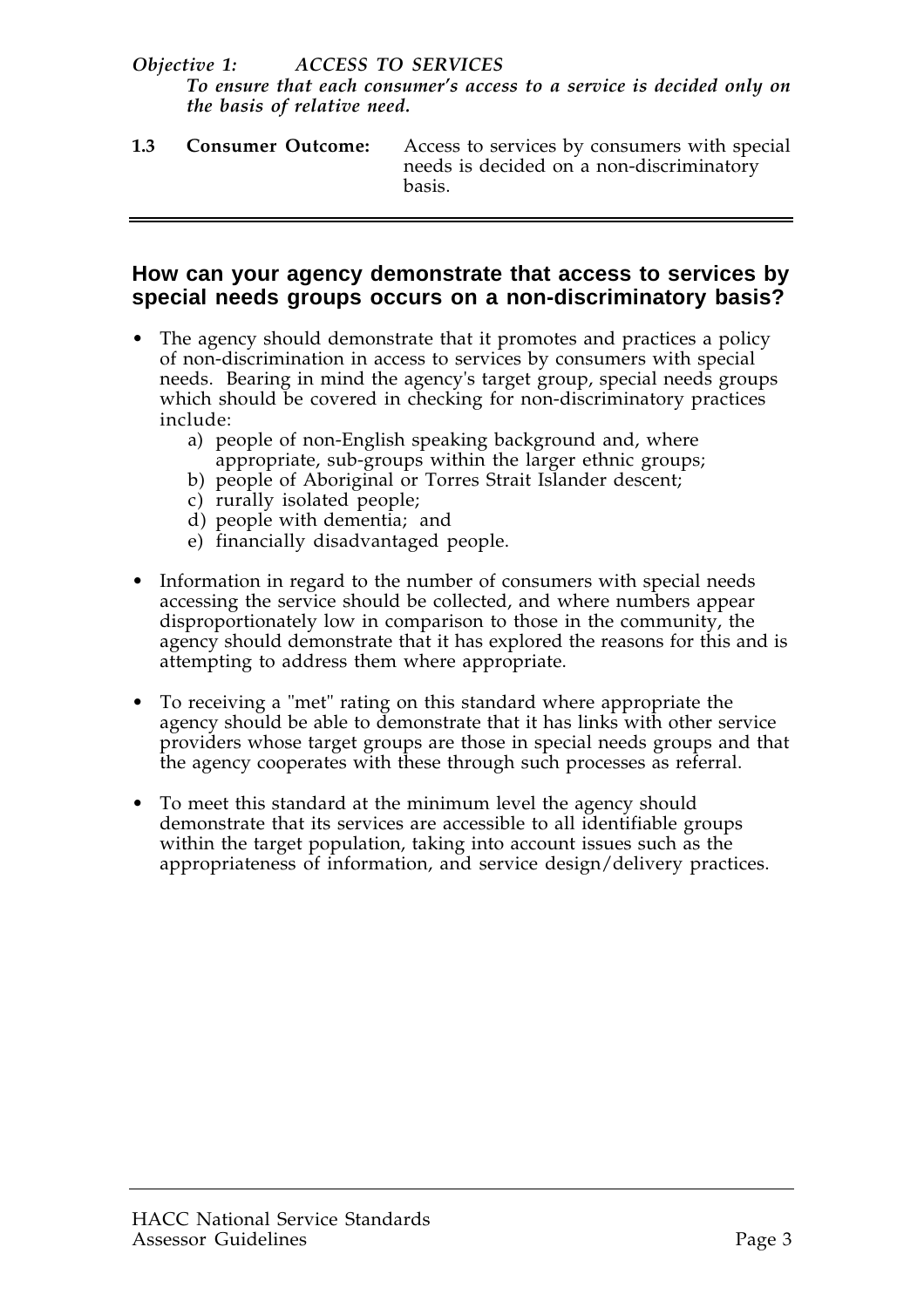*To ensure that each consumer's access to a service is decided only on the basis of relative need.*

**1.4 Consumer Outcome:** Consumers in receipt of other services are not discriminated in receiving additional services.

# **How does your agency ensure that consumers in receipt of other services are not discriminated in obtaining further services from your agency?**

- A consumer's receipt of other services may impact on the assessed need of that client, in other words, resources may appropriately be directed at those with least access to other resources, however, an agency should demonstrate that it follows a consistent and equitable approach to assessing relative need.
- To meet this standard at its minimal level the agency should be able to demonstrate that it has a clear definition of consumer's relative need and that this definition takes into account the other services that the consumer receives.
- Some agencies may not take into account the other services a consumer receives. The appropriateness of this will be dependent on the agency's role in the case coordination of the client and the type of service they provide. For example, for an agency providing respite to be unaware of other related services the consumer is receiving suggests some deficiency in the agency's assessment of need. Obversely, agencies providing meals may have no need to collect information on other services the consumer receives since meals are provided to all who are eligible without discrimination.
- Where clients are refused a service from the agency on the basis of the delivery of services to them by other agencies, the agency should be able to demonstrate that this refusal is based on a comprehensive assessment of the clients needs while taking into account the amount and type of care provided by other agencies.

(Note: information provided by the agency in relation to consumer outcome 1.2 is also relevant in relation to this outcome.)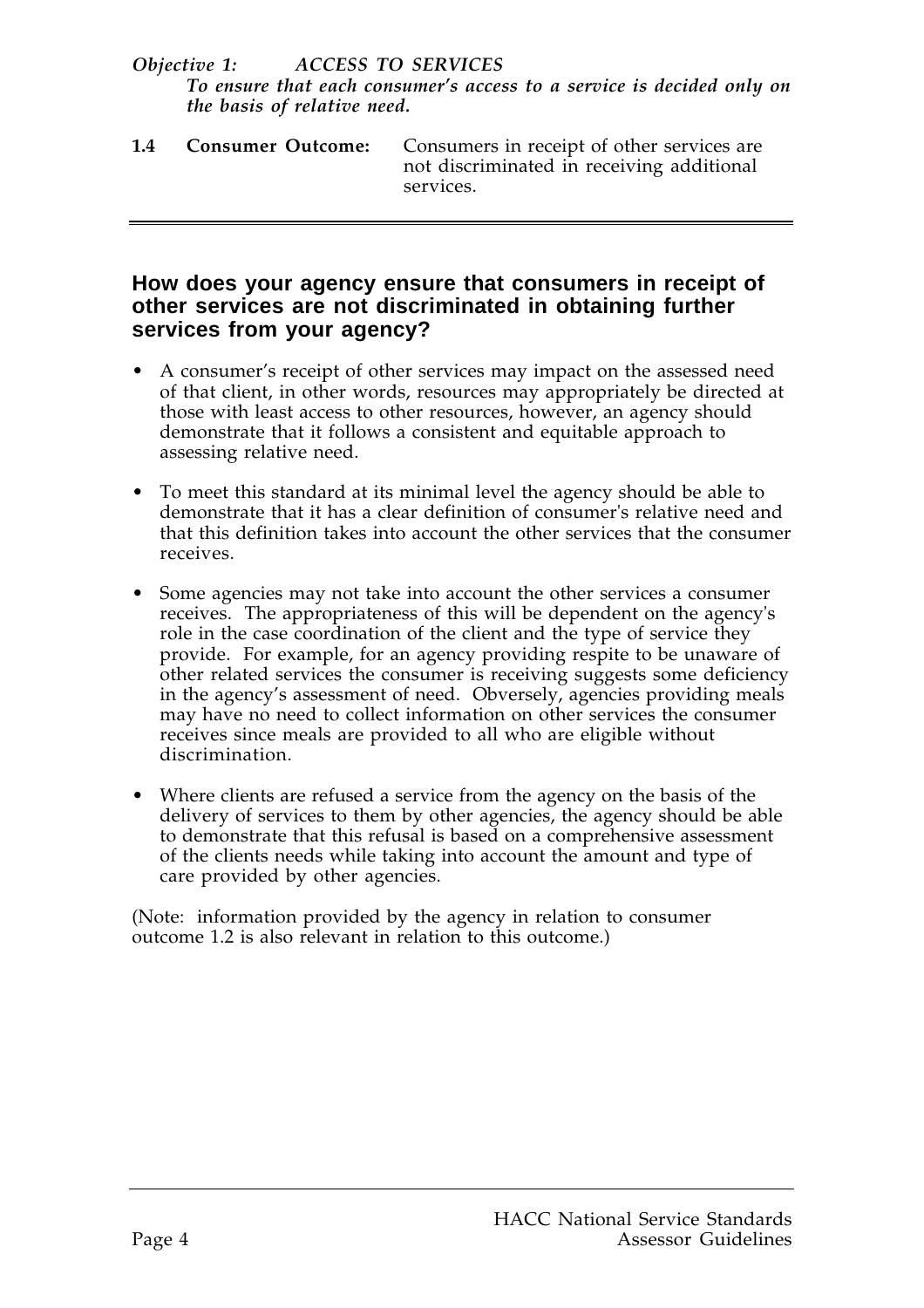*To ensure that each consumer's access to a service is decided only on the basis of relative need.*

**1.5 Consumer Outcome:** Consumers who reapply for services are assessed with needs being prioritised.

# **How does your agency ensure that a consumer's previous refusal of a service does not prejudice future attempts to access your agency's services?**

- Where a consumer declines an offer of service, or the agency refuses a service to a potential consumer, information should be provided to that person about when, and under what circumstances, the person could reapply for service. A "not met" rating would be appropriate where the agency can not provide evidence that consumers are informed of their right to reapply for services.
- Information should be provided to consumers about their right to refuse a service. A "not met" rating would be appropriate where the agency can not provide evidence that consumers are informed of their right to refuse services.
- To receive a "met" rating against this standard the agency should have written policies and procedures to ensure that a consumer's refusal of a service does not affect their future access.
- The agency should have clear guidelines for ensuring that consumers understand the reason for refusal of a service. An agency that cannot demonstrate that it adequately explains reason for refusal to consumers should receive a "not met" rating against this standard.
- Where an agency keeps a waiting list for services, to receive a "met" rating against this standard, it should adequately inform clients of how this process works.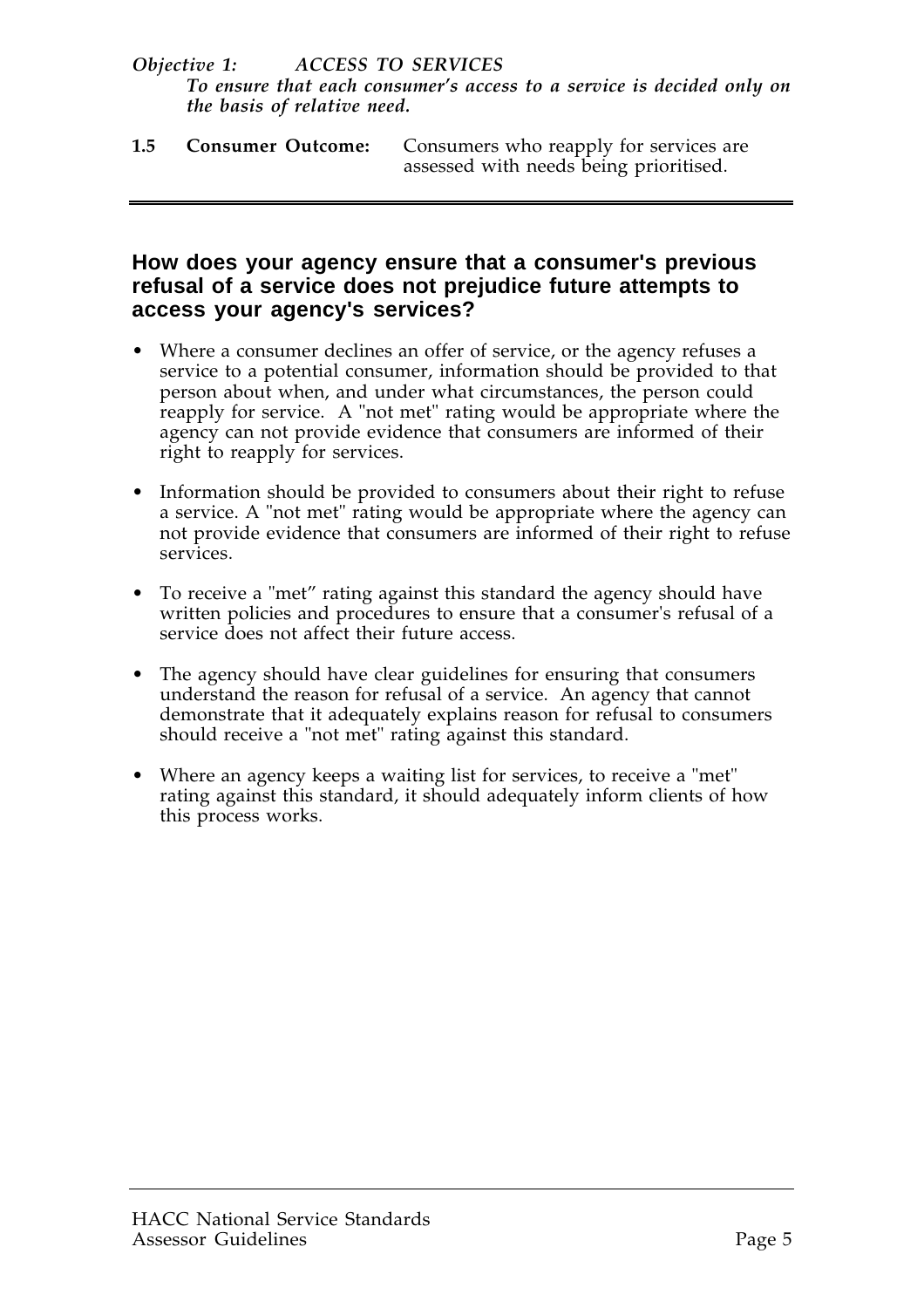### *Objective 2: INFORMATION AND CONSULTATION To ensure that each consumer is informed about his or her rights and responsibilities and the services available, and consulted about any changes required.*

**2.1 Consumer outcome:** Consumers are aware of their rights and responsibilities.

# **How does your agency ensure that consumers are aware of their rights and responsibilities?**

- The agency should explain the means by which it ensures that consumers are made aware of their rights and responsibilities. It is expected that, to meet this standard at its minimal level, the agency will both provide the consumer with a written copy of their rights and responsibilities, and explain these to the consumer verbally.
- The agency should periodically remind consumers of their rights and responsibilities. If the agency does not do this it should not be rated as "met" against the standard.
- The agency should be able to demonstrate that staff and volunteers are also made aware of issues relating to consumer rights and responsibilities. Where an agency adequately informs clients of their rights and responsibilities but makes no provision for staff and volunteer training in relation to these, the agency should receive a "partly met" rating against the standard.
- A "not met" rating against this standard should be given if the agency makes no provision to allow relevant special needs groups to understand their rights and responsibilities. These may include people from non-English speaking backgrounds and Aboriginals and Torres Strait Islanders as well as those with physical or intellectual disabilities.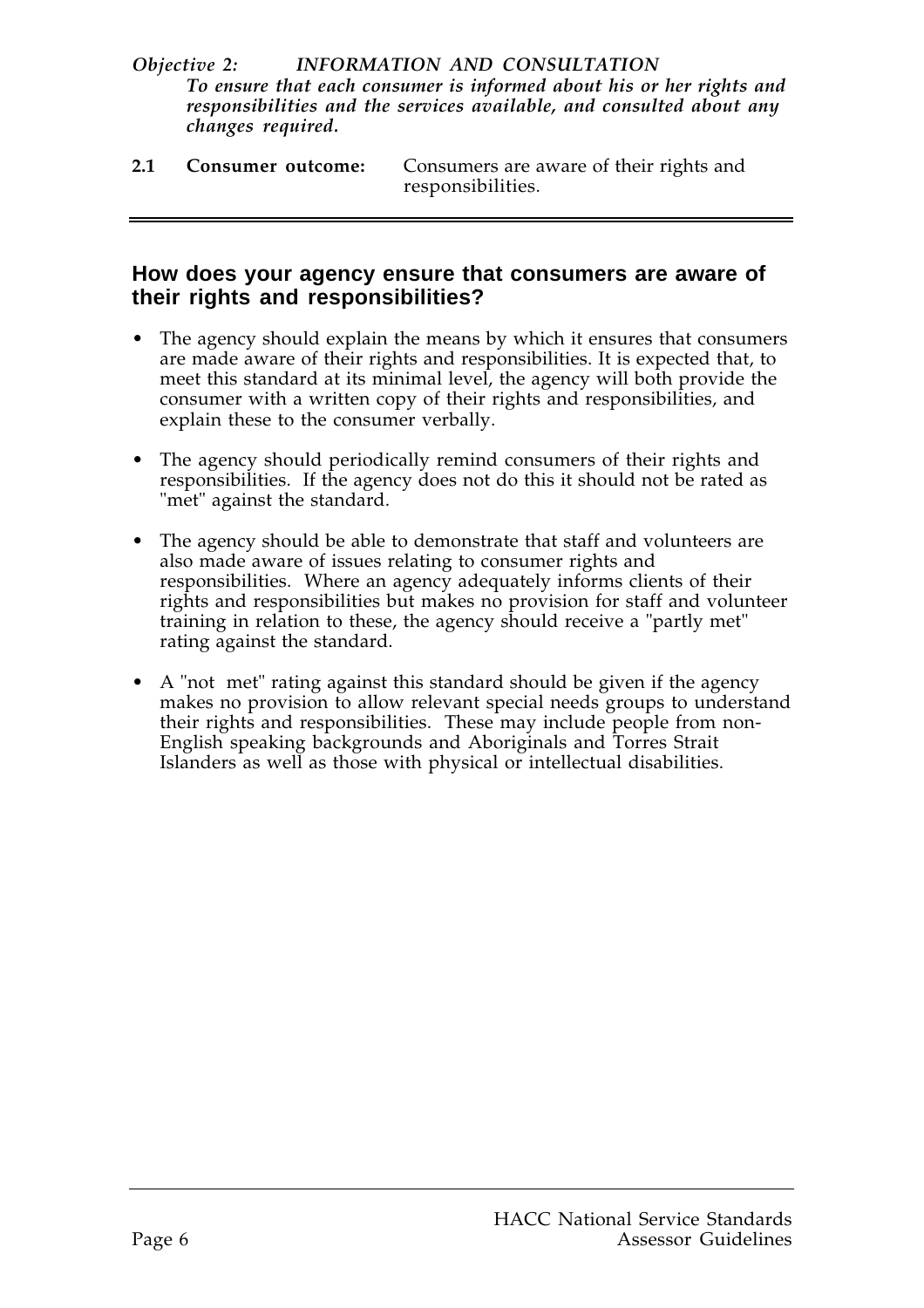#### *Objective 2: INFORMATION AND CONSULTATION To ensure that each consumer is informed about his or her rights and responsibilities and the services available, and consulted about any changes required.*

**2.2 Consumer outcome:** Consumers are aware of services available.

### **How does your agency ensure that consumers are informed about available services?**

- The agency should explain the means by which it ensures consumers are aware of services available, from itself and from other agencies. Consumers should be made aware of what services are available from the agency either in writing or through verbal explanation.
- As consumer needs change over time it is important to regularly reminded them of services available from the agency. To receive a "met" rating against this standard the agency should keep consumers informed of services available by regular reminders.
- How much information is provided to consumers about services from other agencies may depend upon the needs of consumers, however the agency should be equipped to provide this information when necessary. To this end, the agency should be aware of other support services available in the region.
- The agency should demonstrate that when assessing consumers' needs, relevant information is provided to consumers in regard to the service options which they may choose from. This should include presenting consumers with options in relation to service delivery, not only in regard to the types of services available but the choice of staff and choice of service delivery times.
- Where appropriate, staff should also be aware of the service choices available for consumers.
- To receive a "met" rating against this standard the agency should make provision to allow special needs groups to be aware of services available. These include people from non-English speaking backgrounds and Aboriginals and Torres Strait Islanders.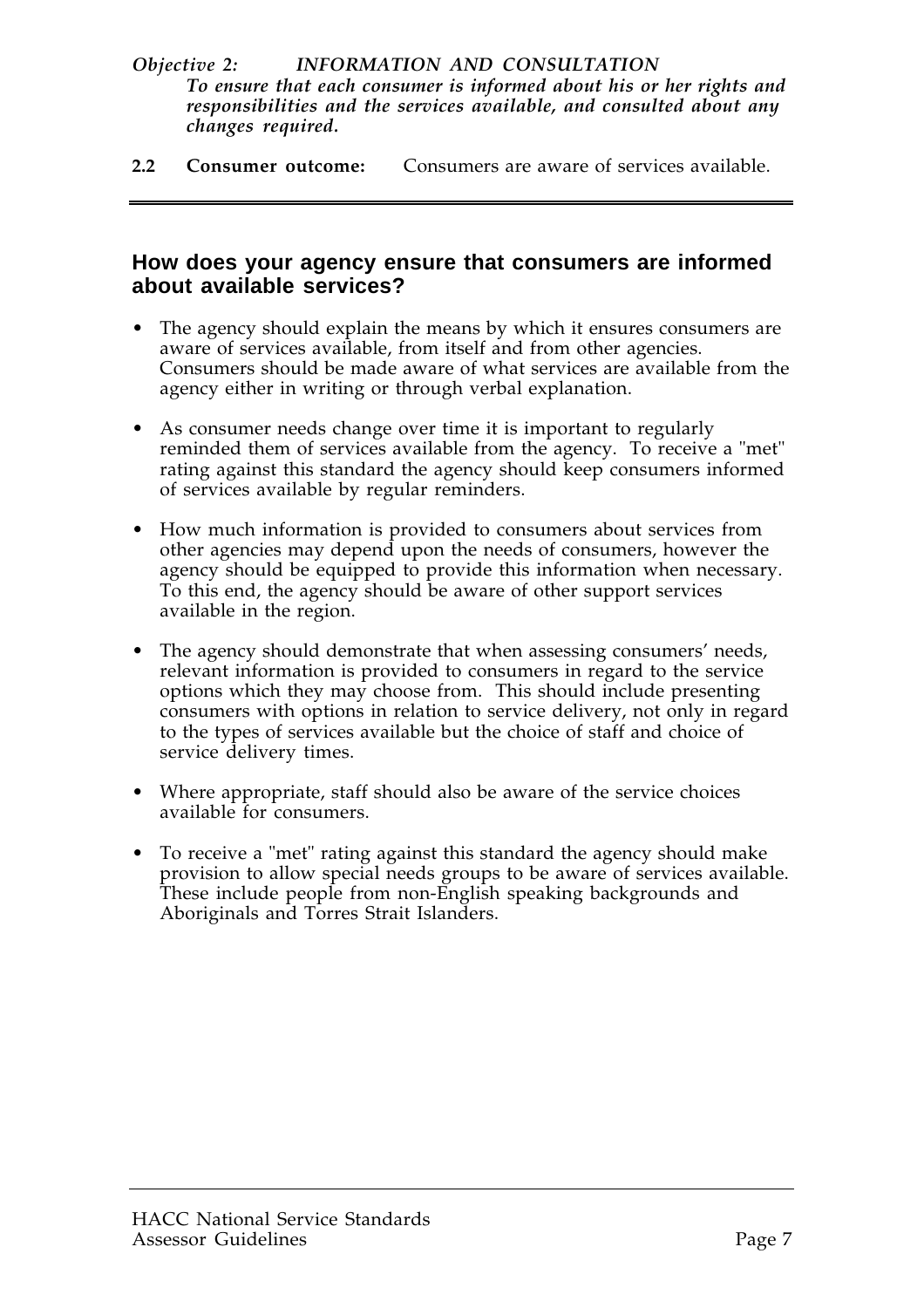#### *Objective 2: INFORMATION AND CONSULTATION To ensure that each consumer is informed about his or her rights and responsibilities and the services available, and consulted about any changes required.*

**2.3 Consumer outcome:** Consumers are informed of the basis of service provision, including changes that may occur.

# **How does your agency ensure that consumers are informed about the basis of service provision, including any changes that may have to occur?**

- To meet this standard at a minimal level the agency should clearly advise all consumers, upon commencement, how it has reached its decision about what services the agency will provide to them and for how long.
- To receive a "met" rating against this standard the agency should indicate that consumers were involved in making decisions about the service provided to them.
- Information about service provision should be provided in a manner which is consultative and allows the consumer to have a voice in questioning and altering the service provision decisions. As such, to meet this standard at a minimal level consumers should be aware of their right to appeal a service provision decision.
- The agency should clearly discuss any changes to service provision with consumers, and explain, in writing where appropriate, the changes to be made and the reasons for them.
- The agency should advise its consumers of its fee system and how charges, if any, will be applied to the consumer.
- Where an agency ends a service to a consumer, a "met" rating would be appropriate if the agency informed consumers of any available alternative services and informed consumers of the circumstances in which the agency may again be able to assist him or her.
- To receive a "met" rating against this standard the agency should indicate that it responds to consumer requests for changes to service provision in a timely manner.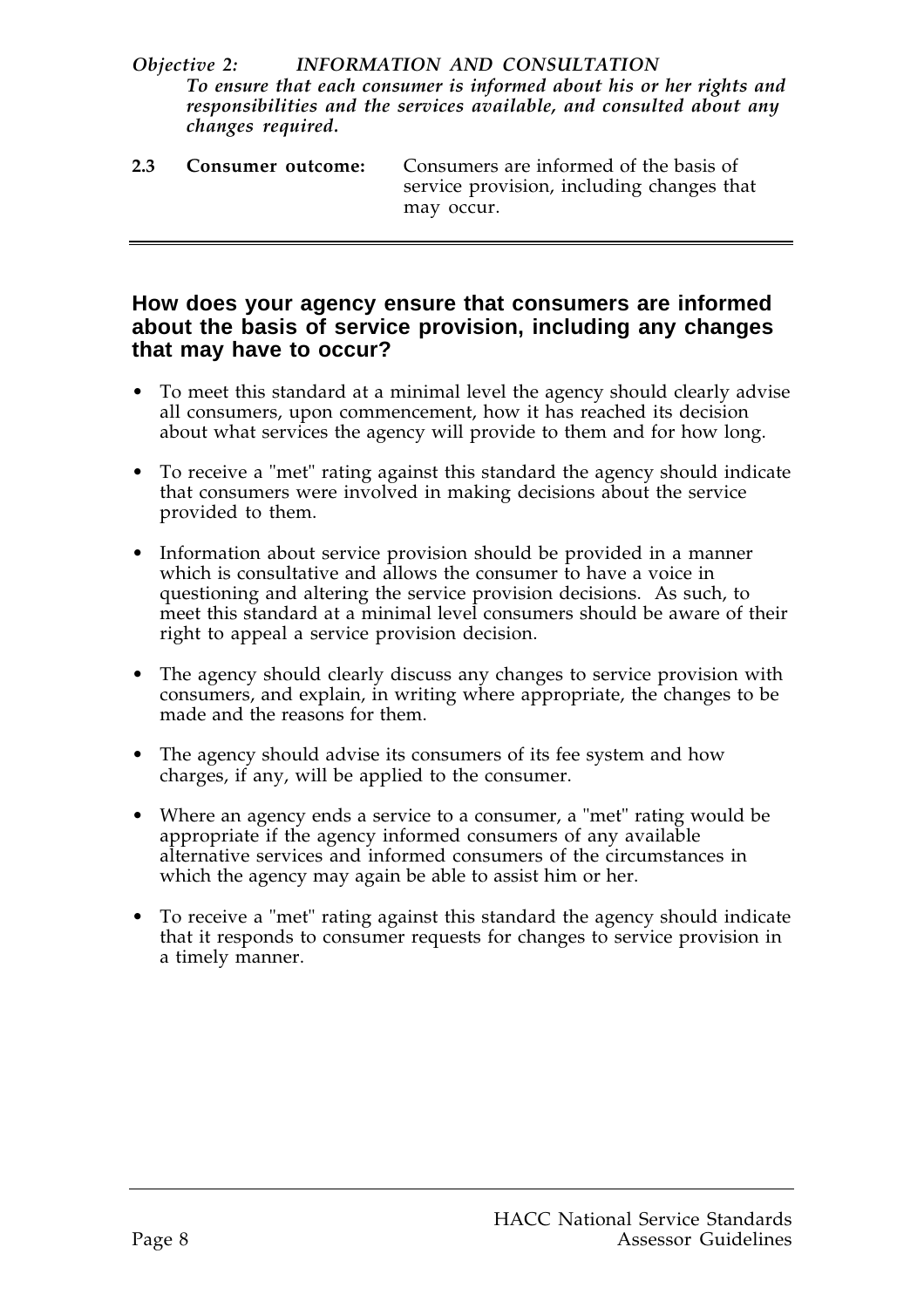### *Objective 3: EFFICIENT AND EFFECTIVE MANAGEMENT To ensure that consumers receive the benefit of well-planned, efficient and accountable management.*

| 3.1 | Consumer outcome: | Consumers receive appropriate services<br>provided through the processes of ongoing<br>planning, monitoring and evaluation of<br>services. |
|-----|-------------------|--------------------------------------------------------------------------------------------------------------------------------------------|
|     |                   |                                                                                                                                            |

# **What information on the level of need in your community does your agency collect?**

- The agency should demonstrate that it makes an assessment of need in the community it is intended to service. This may include investigation of the unmet need in the community and estimation of future need but should, at the very least involve a study of the characteristics of those currently accessing its services, those on waiting lists and those being turned away from the service.
- The agency should also be able to show that it consults with consumers though forums, surveys or other methods of receiving information about consumer need, in this way ensuring that the services it provides are relevant and appropriate.
- The ability of an agency to gain information on the level of need in the community will depend upon factors such as the resources available to it and the strength of its service network. What can be expected from an agency in relation to this standard will vary according to these factors but, at a minimum, all agencies should be able to demonstrate that they have been resourceful in obtaining this information within their means.

# **How can you show that your agency builds this information into service development?**

• The agency should demonstrate that it regularly reviews this information and evaluates its services in relation to this information. This may take place in planning workshops and staff meetings from which minutes may be available.

# **How can your agency show that as a consequence of service evaluation, services are changed or modified?**

- The agency should be able to demonstrate how services have been changed or modified as a result of service evaluation. This may involve following up on decisions made at planning workshops and staff meetings.
- At a minimum, the agency should be able to demonstrate that it has a review system to measure the effectiveness of service changes.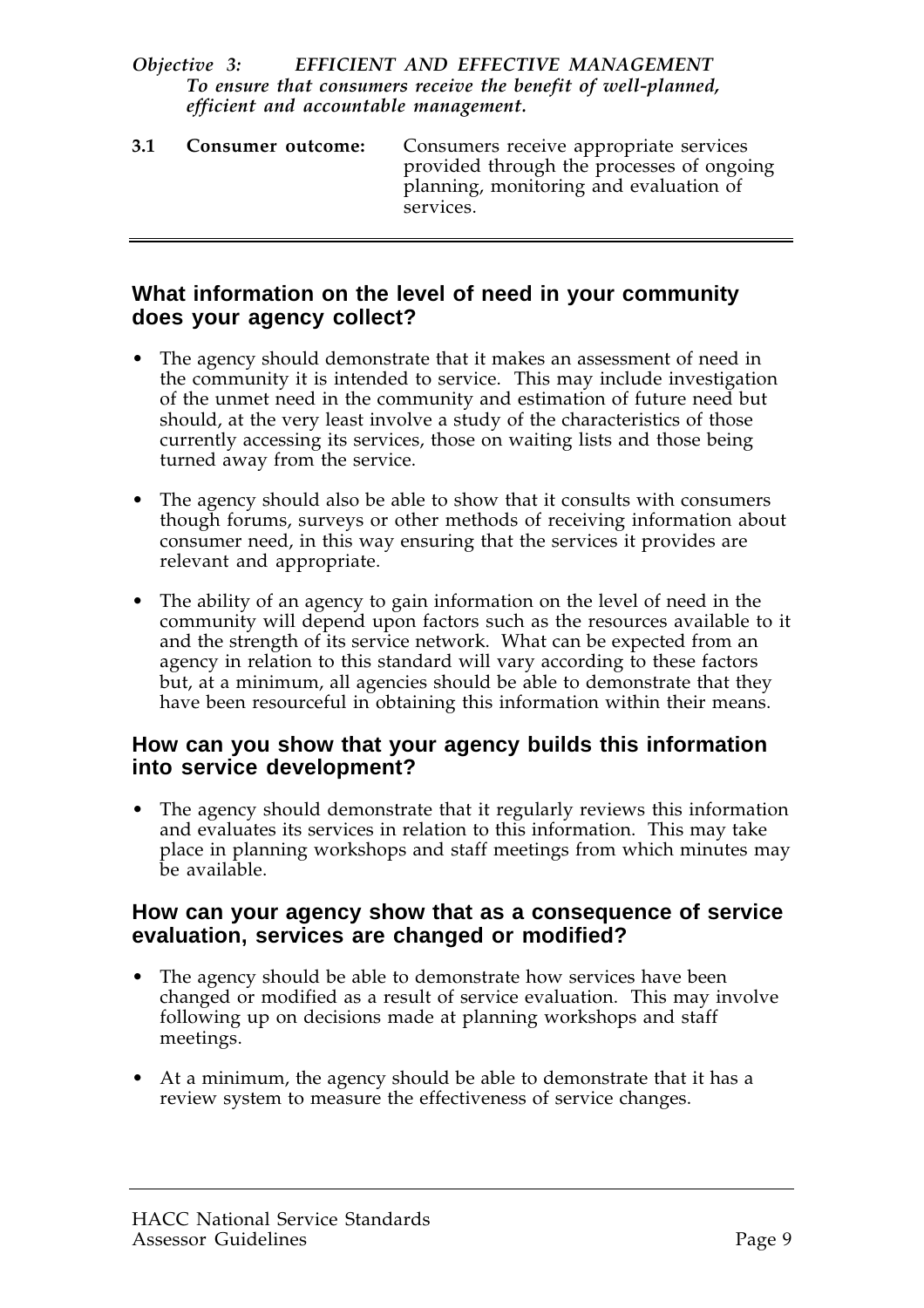### *Objective 3: EFFICIENT AND EFFECTIVE MANAGEMENT To ensure that consumers receive the benefit of well-planned, efficient and accountable management.*

**3.2 Consumer outcome:** Consumers receive services from agencies that adhere to accountable management practices.

# **How can your agency show that it involves consumers in service management?**

- To meet this standard at a minimal level the agency should demonstrate that it actively encourages the involvement of consumers in agency management and provide details of how this is done. For example, consumer advisory groups or participation on the management board.
- The extent of consumer involvement in management may depend upon many factors, such as the level of disability of the consumers. For very disabled consumers, involvement in agency management may only be practically addressed through consumer surveys. To receive a "met" rating the agency should demonstrate that it has considered consumers' circumstances when seeking their involvement in service management.

# **How can you show that your agency practices accountable management?**

- This question is directed at aspects of organisational level management rather than at the level of management of services to individual clients. At the broadest level, the agency should show how it monitors its activities and evaluates whether it is meeting its organisational objectives, including those set out in the Funding and Service Agreement. This should include monitoring the quality of services purchased by the agency from a third party.
- The agency should demonstrate that it follows appropriate financial management/accounting procedures and maintains appropriate records. In circumstances where these are compiled at another branch of the organisation, the agency should provide detail of the information it sends on.
- The agency should demonstrate that it complies with relevant State/Territory and Commonwealth award and legislative requirements, including those related to the premises occupied by the agency (building access and safety issues and leasing requirements).
- The agency should demonstrate that it has developed comprehensive policies to guide decision making and service delivery practices within the agency, and that these are adequately conveyed to staff.
- The agency should demonstrate that it clearly conveys the lines of responsibility and accountability to all staff, including volunteers.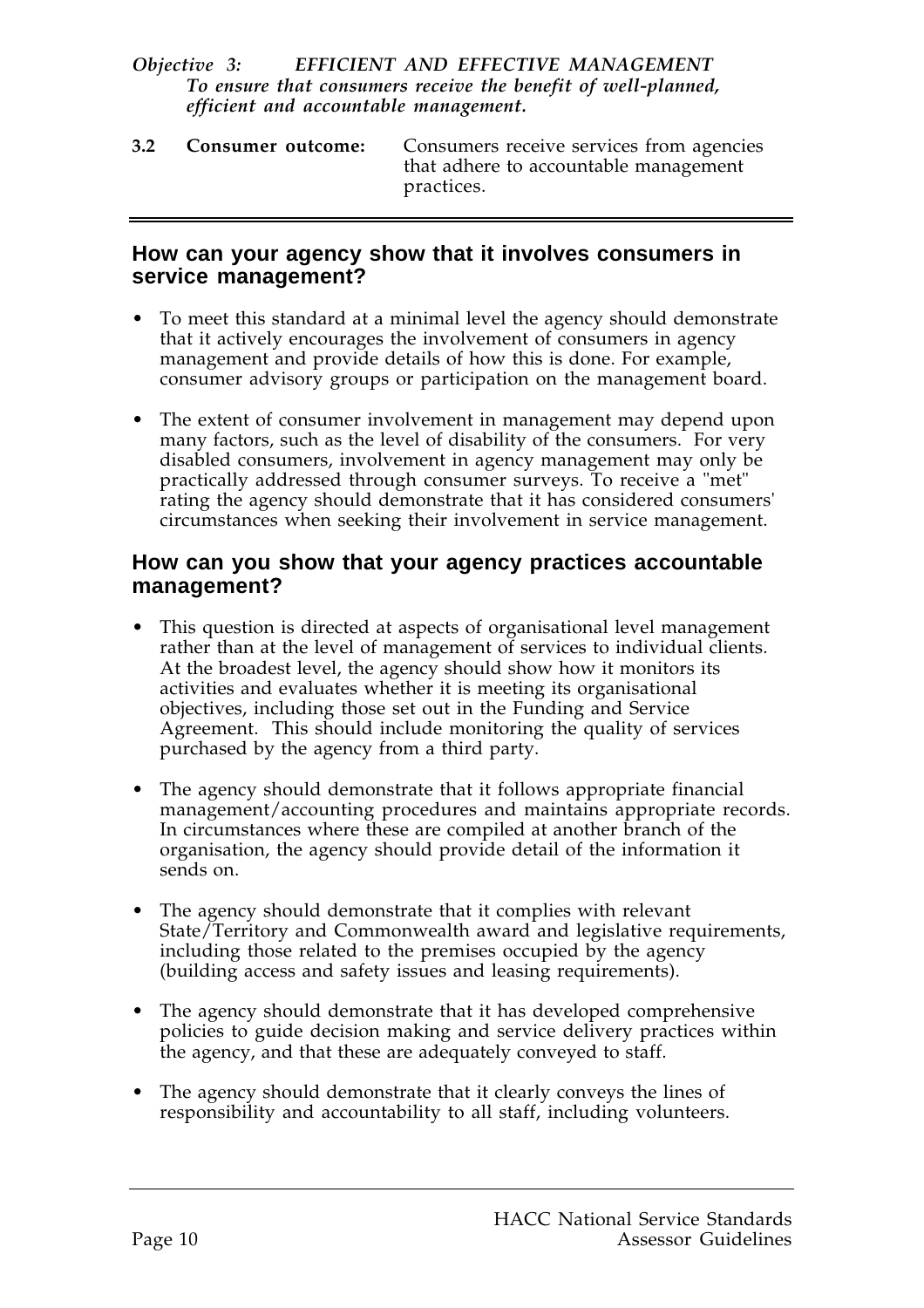### *Objective 3: EFFICIENT AND EFFECTIVE MANAGEMENT To ensure that consumers receive the benefit of well-planned, efficient and accountable management.*

**3.3 Consumer outcome:** Consumers receive services from appropriately skilled staff.

# **How does your agency ensure that staff are appropriately skilled/competent to carry out services for consumers?**

- The agency should demonstrate that it has procedures in place to ensure that staff with appropriate skills are recruited. An agency that cannot demonstrate that staff are selected with careful thought to the tasks they must perform and the clients they serve should be rated as "not met" against this standard.
- To receive a "met" rating against this standard the agency should be able to provide duty statements and selection criteria for staff which are appropriate to the roles they must perform and evidence that staff are recruited in accordance with these.
- The agency should describe other criteria it uses to determine the suitability of staff to perform certain roles within the organisation, for example, results of police checks or ability to speak a second language.
- The agency should be able to demonstrate its approach to ensuring ongoing skill development of staff, for example, training needs assessments and provision for study leave. An agency that does not make any provision for this should receive a "not met rating".
- To receive a "met" rating against this standard the agency should demonstrate that it has strategies in place to ensure that staff: a) remain abreast of current issues in service delivery, for example, infection control, occupational health and safety; b) are aware of issues relevant to non-English speaking background people, Aboriginal or Torres Strait Islanders, rurally isolated people, and financially disadvantaged people; c) are trained in dealing with people with dementia, memory loss and similar disorders; and d) are aware of their responsibilities in regard to client rights.
- Where volunteers are active in service delivery, to receive a "met" rating
- against this standard the agency should be able to show that training is available to volunteers which is appropriate to the tasks they undertake.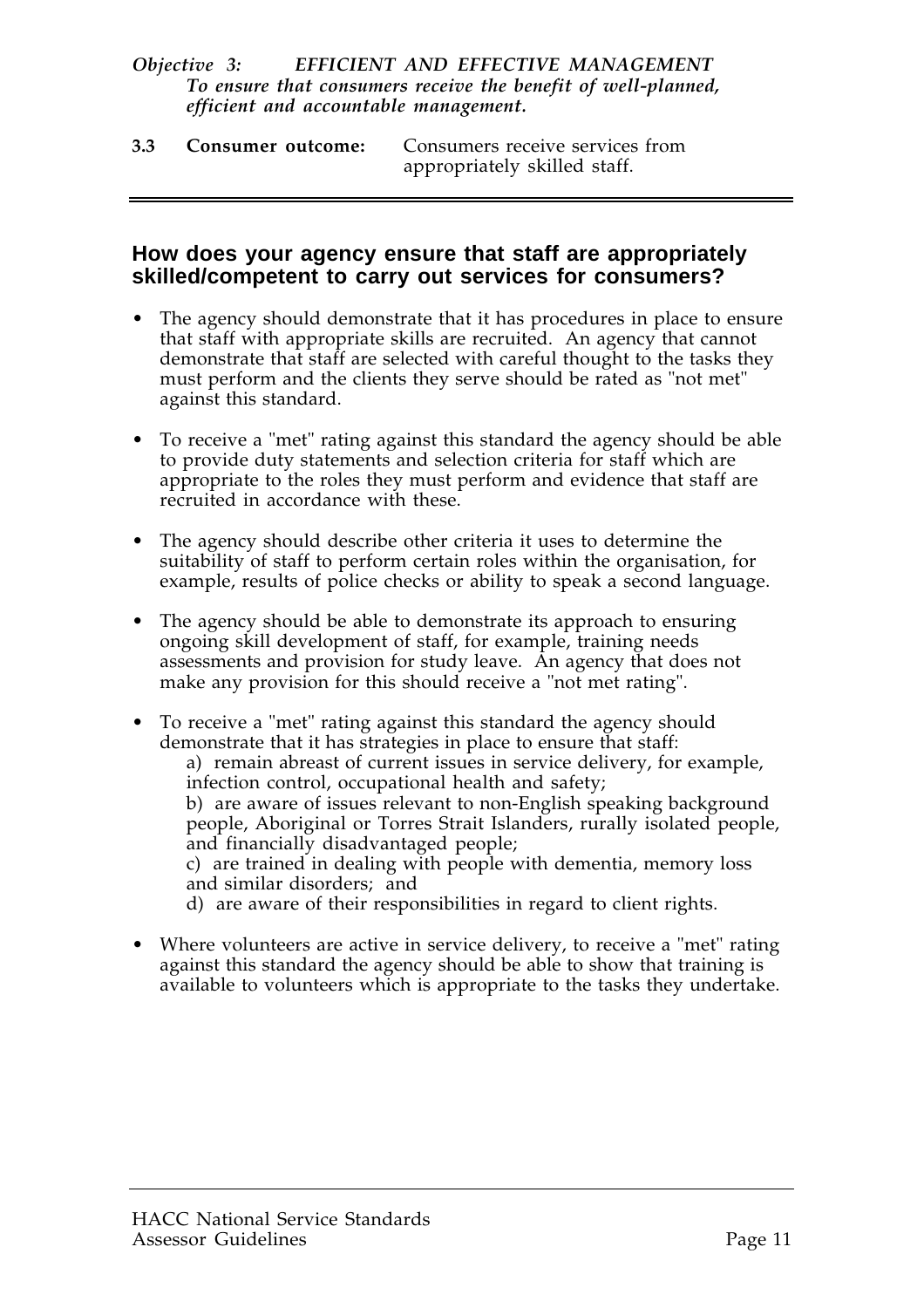#### *Objective 4: CO-ORDINATED, PLANNED AND RELIABLE SERVICE DELIVERY To ensure that each consumer receives coordinated services that are*

*planned reliable and meet his or her specific ongoing needs.*

| 4.1 | Consumer outcome: | Each consumer receives ongoing assessment    |
|-----|-------------------|----------------------------------------------|
|     |                   | (formal and informal) that takes all support |
|     |                   | needs into account.                          |
|     |                   |                                              |

## **How does your agency ensure that it regularly monitors consumer needs? How often does your agency conduct formal reviews of clients and how is the time for formal review determined?**

- The agency's policy in regard to the frequency of formal reassessment should be outlined, together with an explanation of why this reassessment interval is deemed appropriate.
- A description of the comprehensiveness of the reassessment process should also be provided.
- The agency should demonstrate that the interval between reassessments is appropriate to the client group and that a substantial proportion, if not all clients are reassessed within the determined period. Where the agency cannot demonstrate that this is done a "not met" rating would be appropriate.
- To receive a "met" rating against this standard the agency should also demonstrate that it takes advantage of its contact with clients to informally reassess or monitor their needs.
- The agency should demonstrate that any information it gains through either formal or informal reassessment is used to ensure that the services it provides to consumers continue to be appropriate. As such, where an agency largely relies on informal reviews if it cannot demonstrate that it has a determined process for dealing with this information appropriately it should receive a "not met" rating.
- Changing care needs of consumers should be reflected in amended service delivery or care plans.
- The management of client information should be such that staff and, where appropriate, volunteers are kept informed of changes to client service delivery or care plans.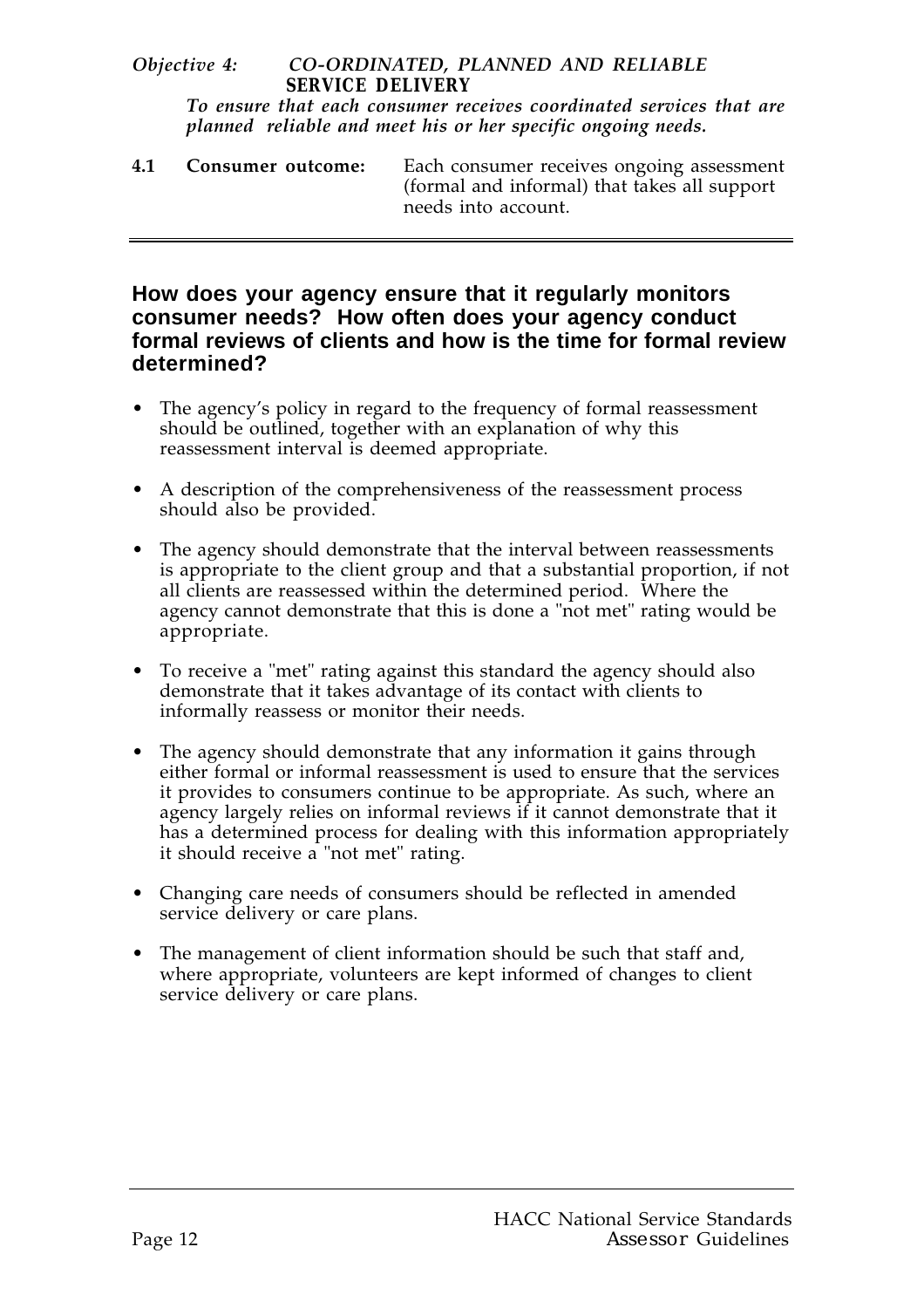### *Objective 4: CO-ORDINATED, PLANNED AND RELIABLE SERVICE DELIVERY To ensure that each consumer receives coordinated services that are*

*planned reliable and meet his or her specific ongoing needs.*

**4.2 Consumer Outcome:** Each consumer has a service delivery/care plan which is tailored to individual need and outlines the service he or she can expect to receive.

# **How do you inform clients and staff of the individually tailored service or care which clients should receive?**

- The agency should demonstrate that the services delivered to consumers are determined by the consumer's needs and preferences.
- To receive a "met" rating against this standard the agency should demonstrate that these service delivery or care plans have been thoroughly discussed with consumers before implementation, and that consumers have been given options, within service constraints, from which to choose.
- The agency has met this standard to a minimum level if both consumers and staff are kept informed of changes to service delivery or care plans.

**Additional question overleaf.....**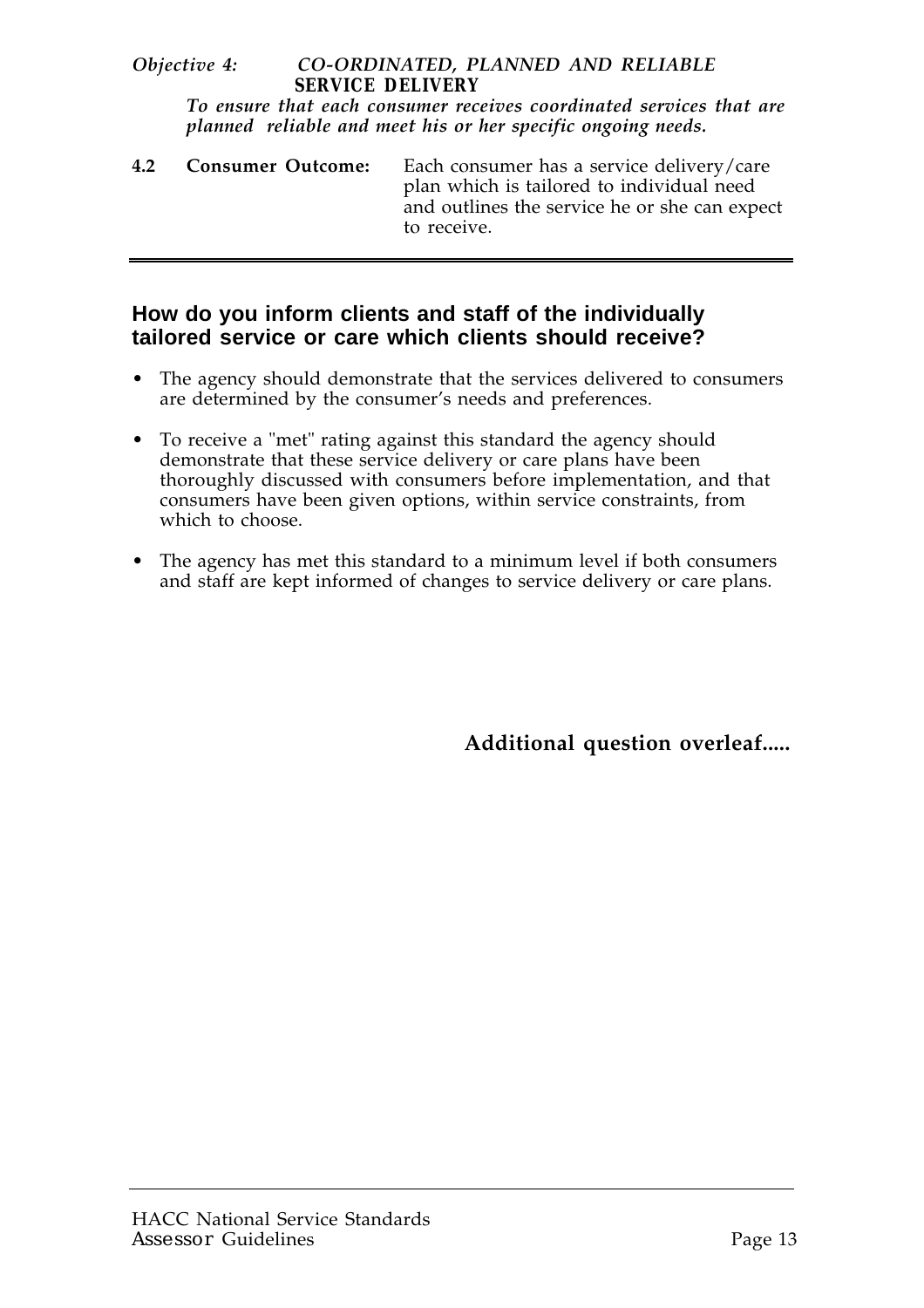*To ensure that each consumer receives coordinated services that are planned reliable and meet his or her specific ongoing needs.*

**4.2 Consumer outcome:** Each consumer has a service delivery/care plan which is tailored to individual need and outlines the service he or she can expect to receive.

# **What proportion of your consumers have an individually tailored and negotiated plan?**

- To be ranked as fully meeting this outcome, all clients should have a service delivery or care plan which details, in writing, the services which he or she will receive, when they will be provided and for how long, and the fees, if any, which apply.
- The calculation of the proportion of clients who have an individually tailored and negotiated plan should indicate that the agency can confidently account for those clients in their care who have not received such a plan. Hence the actual calculation of the proportion is not so important as their ability to identify the clients who have not received a care plan.
- A "not met" rating against this standard would be appropriate if any client did not have a care plan and there is no valid reason for why this did not occur. A "met" rating against this standard would be appropriate if all clients had a care plan, or if the agency can give reasonable account for those clients who did not have one. Another factor which should be considered in rating the agency against the standard is whether client care plans are prepared in a timely manner.
- In assessing an agency against this standard it is necessary to consider the intent of the program. For some programs a comprehensive care plan may be inappropriate. In addition, for some services which are delivered on a one-off or crisis basis, a written agreement may not be practical. In these circumstances, verbal agreements may be sufficient, but these should also provide information to consumers about the service which they can expect to receive, and the basis upon which it is delivered.
- Where the agencies does not have a service delivery or care plan tailored to individual need they should be able to demonstrate why it is reasonable that this has not been done. For instance, care plans may not have been drawn up for clients serviced in a crisis situation, or another agency may be case managing the client.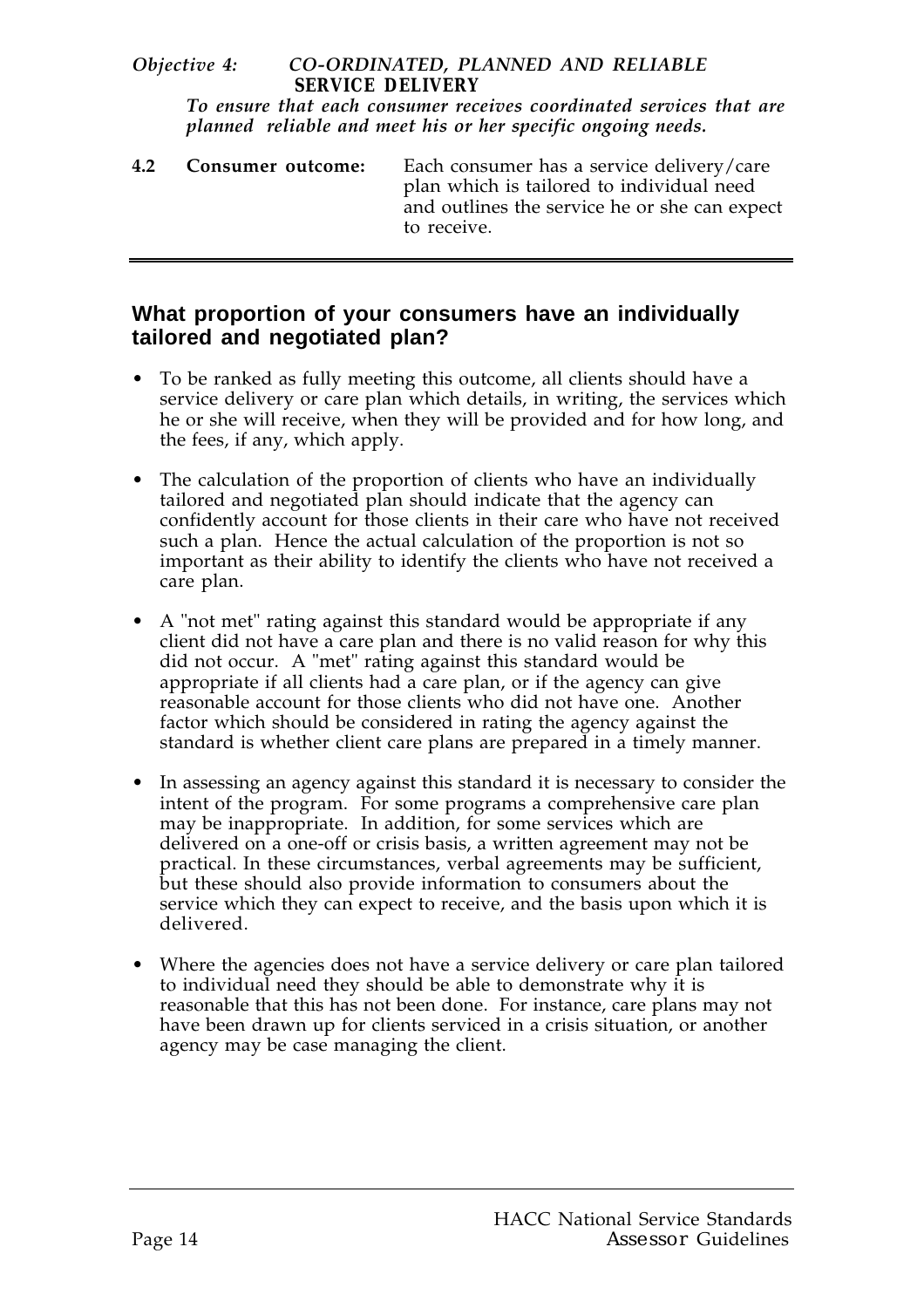*To ensure that each consumer receives coordinated services that are planned reliable and meet his or her specific ongoing needs.*

**4.3 Consumer outcome:** Consumers cultural needs are addressed.

### **How does your agency ensure that consumer's cultural needs are taken into account when providing care/support?**

- In relation to consumer outcome 4.2, the agency should have provided evidence that individual preferences and needs of consumers have been considered, and where possible, met. The agency should be able to show that this information is collected at the time the consumer begins receiving services from the agency.
- To meet this standard to a miminal level the agency should provide evidence that it has specific processes and practices in place which will ensure that consumers' cultural, linguistic and religious needs are addressed. For example, information available in languages other than English, use of interpreters, and staff training in cultural issues.
- To meet this standard to a miminal level the agency should have procedures in place for indicating to staff what the individual client's needs and preferences are in relation to their cultural background. For instance, this may be indicated in the client's care plan.
- Evidence that the agency's services are structured in such a way as to promote access to special needs groups, provided in consumer outcome 1.3, should also be considered in ranking the agency against this standard.
- To receive a "met" rating against this standard the agency should be able to demonstrate that it actively encourages the participation of consumers of non-English speaking backgrounds or who are Aboriginal and Torres Strait Islander. This may involve such measures as promoting the voice of these consumers in how their services are delivered or promoted.
- If the agency does not provide services tailored to certain cultural groups it should indicate why this is not done or how it coordinates with other agencies that target these groups.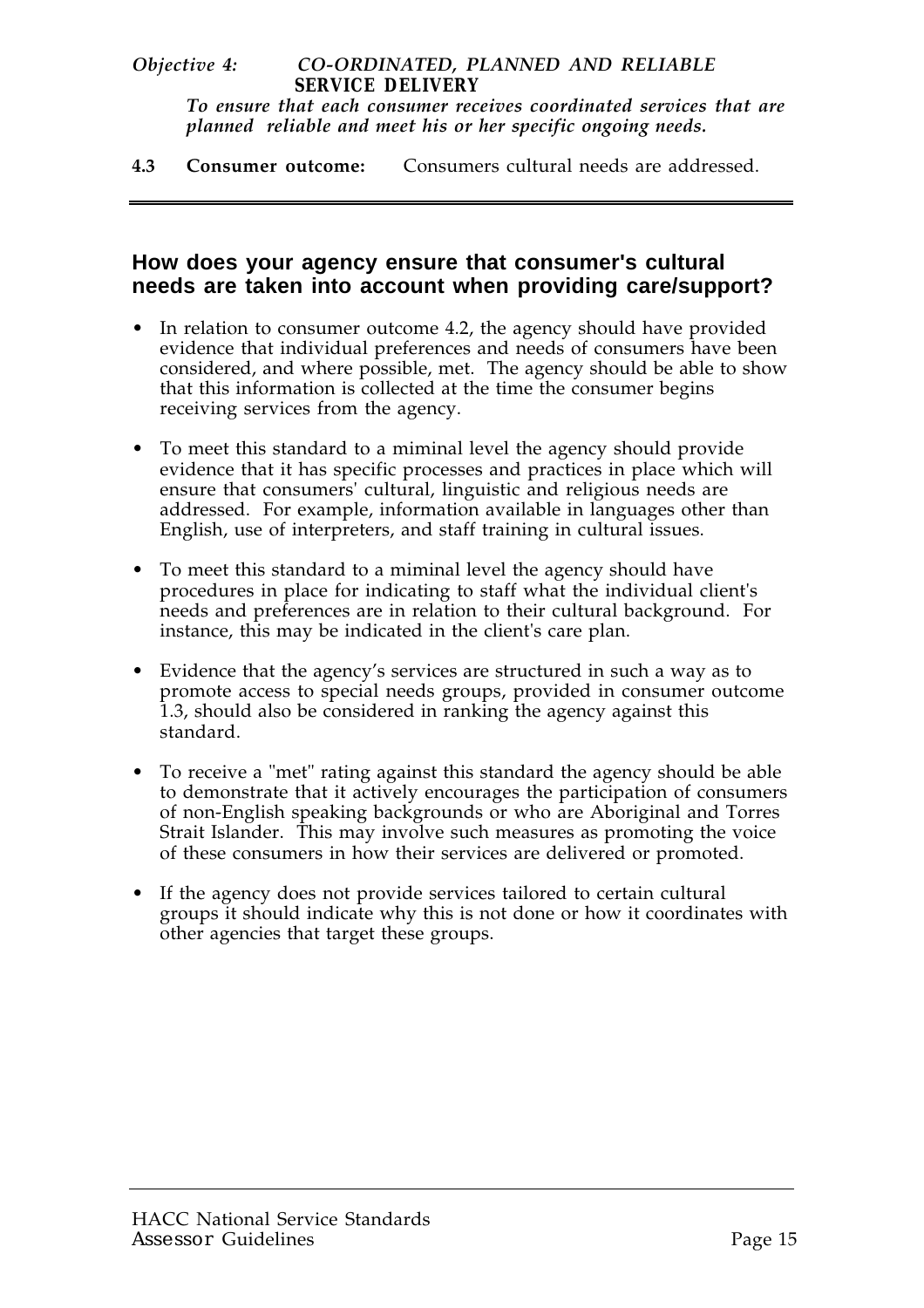*To ensure that each consumer receives coordinated services that are planned reliable and meet his or her specific ongoing needs.*

| 4.4 | Consumer Outcome: | The needs of consumers with dementia,<br>memory loss and related disorders are |
|-----|-------------------|--------------------------------------------------------------------------------|
|     |                   | addressed.                                                                     |

### **How does your agency ensure that the special needs of consumers with dementia, memory loss and similar disorders and their carers are taken into account?**

- People with dementia and those with related disorders have additional needs which agencies should take into account. At a minimal level this should be reflected in the development of care plans which recognise the individual circumstances and background of this person. Where appropriate, physical environments should be conducive to maintaining independence and quality of life and services should be appropriately modified to take into account their spiritual, emotional, social, cultural, physical, intellectual and psychological needs.
- To receive a "met" rating against this standard the agency should be able to show that it accommodates for people of non-English speaking backgrounds who have dementia, for example by using interpreters with a understanding of this group.
- To meet this standards to a minimal level agencies with clients with dementia and similar disorders should have protocols in place to identify an appropriate person to act as an advocate for the person with dementia. Where possible, this person should be the client's choice and the client's consent to share information with this person should be obtained. This key person should be consulted in the development of care plans and kept informed of service provision arrangements and changes that occur to this.
- To receive a "met" rating against this standard staff and, where appropriate, volunteers should receive training and information about the additional needs of this group of consumers. Staff should also be aware of the protocols the agency follows to refer people suspected of having dementia for appropriate assessment.
- To receive a "met" rating against this standard the agency should be able to show that it responds to the additional stress placed on carers of people with dementia and similar disorders. It should be able to show that carers of those with dementia or similar illness are informed of the additional care options available to them, including respite and local support groups. In addition, the needs of carers should be taken into account when planning services for the person with dementia.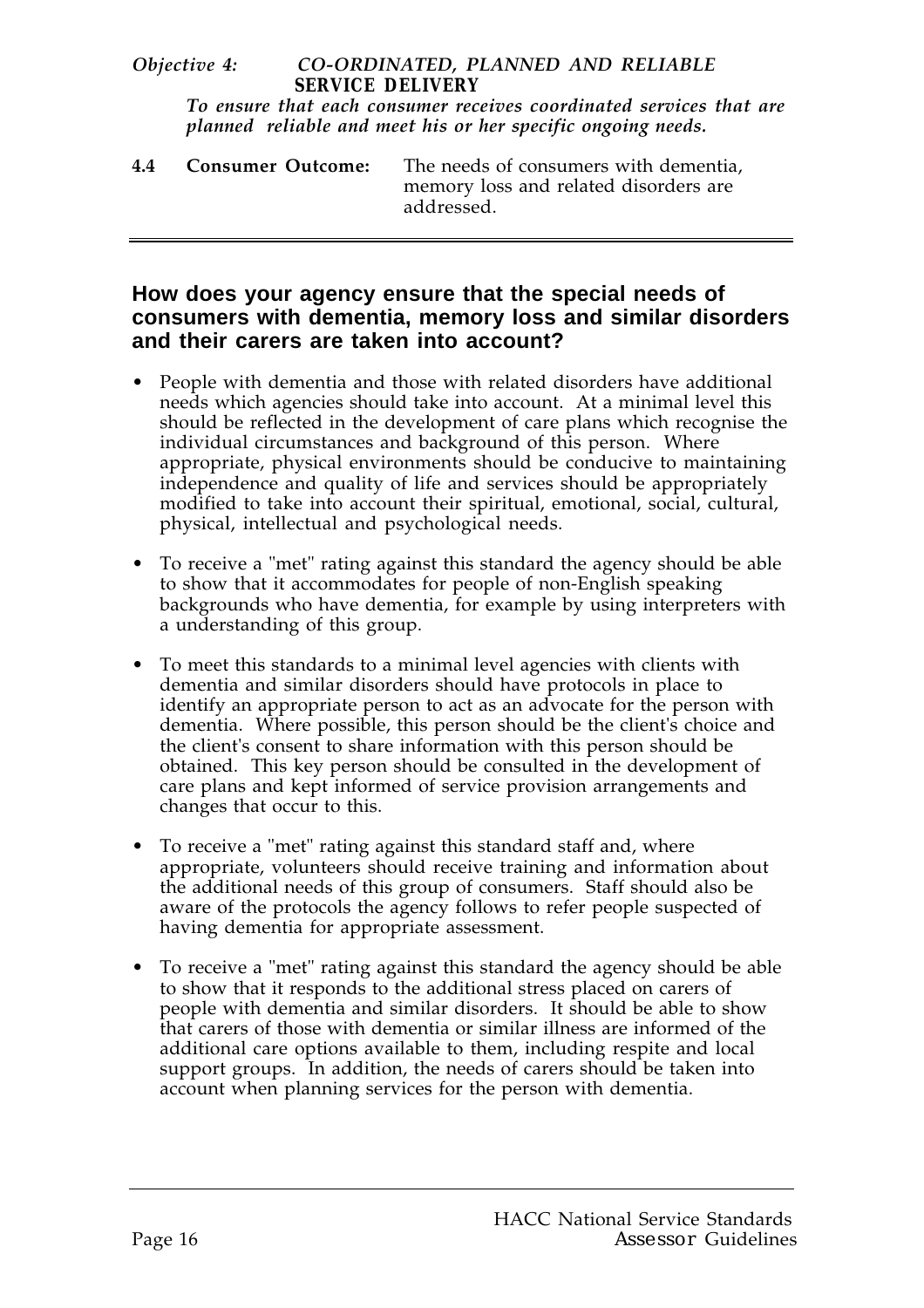*To ensure that each consumer receives coordinated services that are planned reliable and meet his or her specific ongoing needs.*

|  | 4.5 Consumer outcome: Consumers receive services which include |
|--|----------------------------------------------------------------|
|  | appropriate coordination and referral                          |
|  | processes.                                                     |

# **Describe the referral process used by your agency, including factors taken into consideration, and any follow up action taken by your agency.**

- The agency should show that consumers are involved and informed of the referral process. Client preferences and care needs should be the principle factors taken into consideration when making referrals.
- Follow up for both clients referred to the agency and clients referred on to other agencies should occur. Agencies that follow up on clients referred to it by other agencies, but do not follow up on its own clients when they are referred to another service should receive a "partly met" rating.
- To receive a "met" rating on this standard, the agency should be able to demonstrate that assessment or reassessment of its consumers occurs in such a way that it is able to identify client need and eligibility for HACC services even where the agency itself may not be able to assist. Where another body, with whom the agency is cooperating performs this task the standard should be considered as met.
- To receive a "met" rating against this standard the agency should be able to indicate that it follows up on referrals made to it by other agencies in a timely manner.

**Additional question overleaf.....**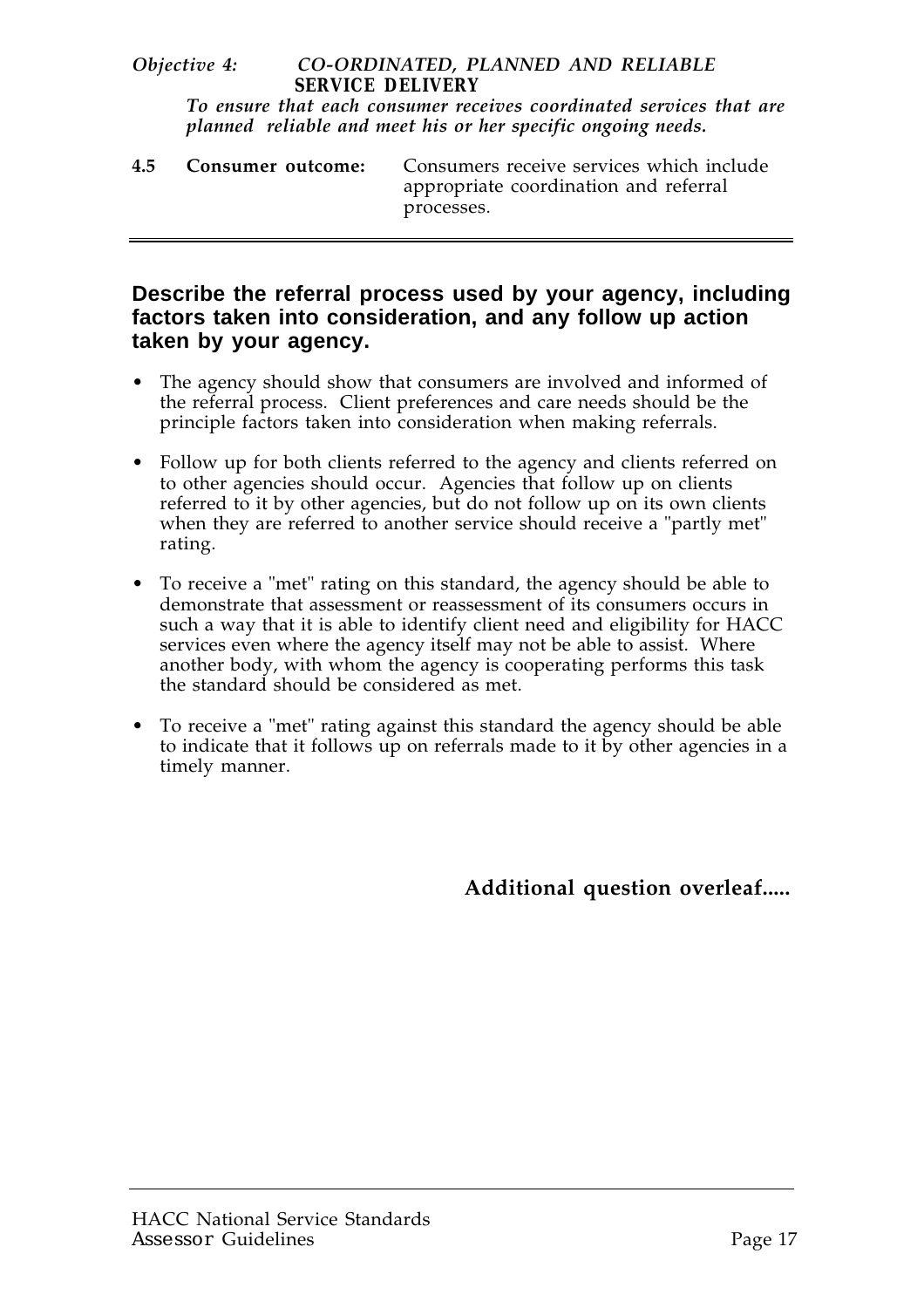*To ensure that each consumer receives coordinated services that are planned reliable and meet his or her specific ongoing needs.*

|  | 4.5 Consumer outcome: Consumers receive services which include |
|--|----------------------------------------------------------------|
|  | appropriate coordination and referral<br>processes (cont'd).   |

### **How does your agency cooperate with other agencies in order to meet consumer needs? Where appropriate - How is case coordination determined in your service system - how can you show that this happens?**

- The agency should demonstrate that it works with other agencies to coordinate service delivery at the regional level by participation in activities such as regional HACC coordination meetings.
- Coordination of service delivery at the individual level could be demonstrated by:

a) comprehensive assessments, as demonstrated against outcome 1.1, which take into account all support needs resulting in referrals to other agencies where appropriate;

b) maintenance of a comprehensive list of other agencies in the area, which is regularly updated in regard to coordinators' names and service activities, to ensure the appropriateness of referrals made;

c) demonstration of a cooperative approach to assessment by utilising assessments made by other agencies, or by carrying out joint assessments with other agencies, in order to reduce the burden on potential consumers; and

d) demonstration that the agency takes steps where multiple agencies are involved to identify the primary service provider for each consumer, and adopts a case management role, in consultation with the other providers, where it identifies itself as the primary service provider, or ensures that another agency has taken on this role. The agency should also demonstrate that it does not give up such a role without consultation with the other service providers involved with that consumer.

• A "met" rating would be appropriate where the agency can demonstrate that it informs other agencies of the services which it provides, and that it takes steps to obtain information and feedback from other agencies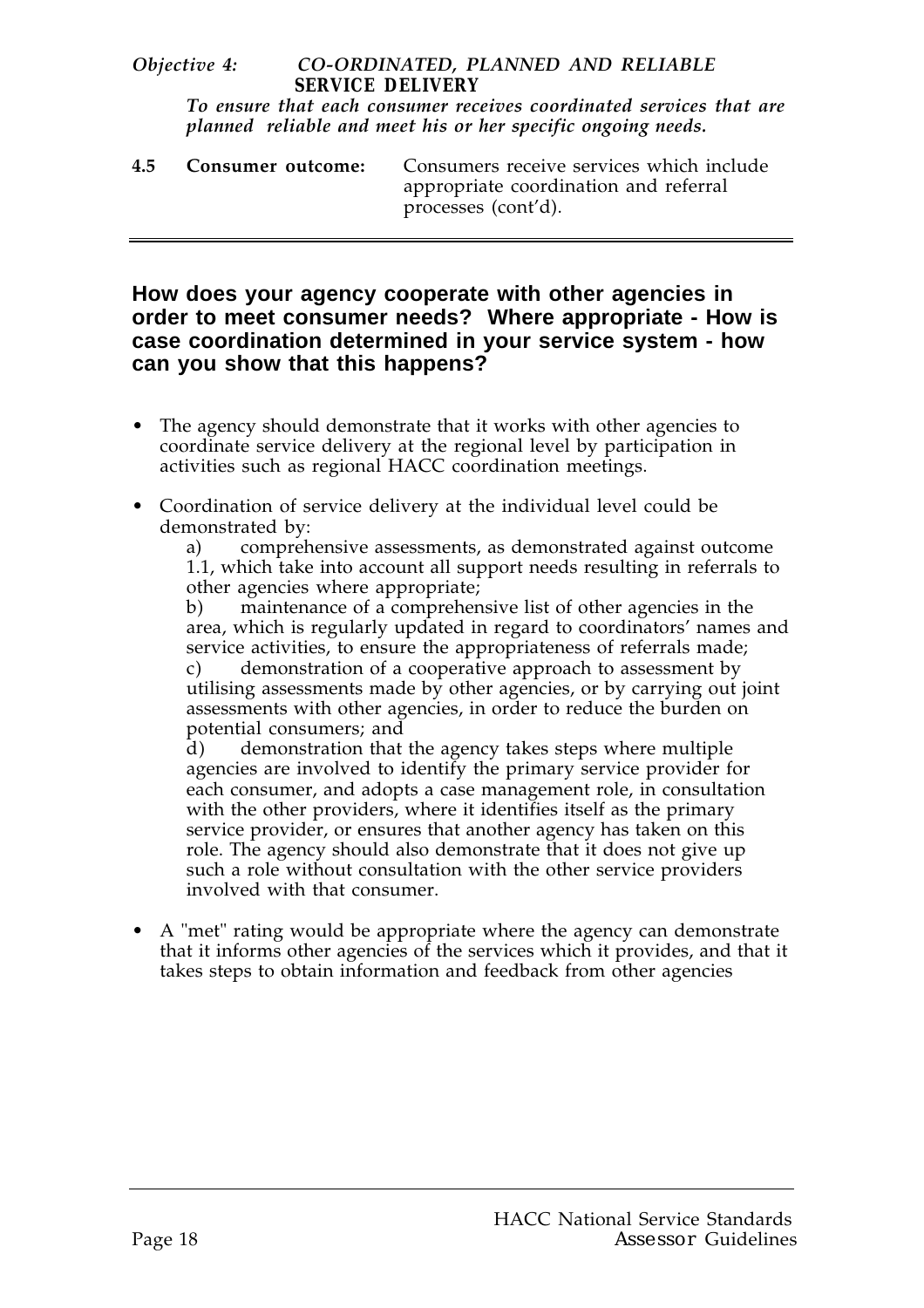# *Objective 5: PRIVACY, CONFIDENTIALITY AND ACCESS TO PERSONAL INFORMATION*

*To ensure that each consumer's rights to privacy and confidentiality are respected, and he or she has access to personal information held by the agency.* 

**5.1 Consumer outcome:** Consumers are informed of the privacy and confidentiality procedures and understand their rights in relation to these *procedures.*

# **How does your agency ensure that consumers are informed of your privacy and confidentiality procedures and how does it ensure that consumers understand their rights in relation to these procedures?**

- At a minimum, the agency should demonstrate that it provides information about privacy and confidentiality procedures in writing to consumers, and that it explains these procedures to consumers at the time of their commencement with the service.
- Where standard written information is not appropriate to the consumer the agency should be able to demonstrate that it makes provision to inform these consumers about privacy and confidentiality procedures. This should include taking into account the needs of those with communication difficulties, including those from a non-English speaking background.
- To receive a "met" rating against this standard the agency should demonstrate that it is proactive in periodically reminding all consumers of these procedures.
- To receive a "met" rating against this standard the agency should have given staff and volunteers sufficient training about clients rights in relation to privacy and confidentiality, and staff should understand how these client rights effect their work practices. For instance: through secure storage of personal and service delivery records, including data obtained during assessment; though limiting access to each consumer's records without hindering the consumer's own access to those records; through safe and secure destruction of consumer records in line with State/Territory requirements; and through conducting interviews with clients in private.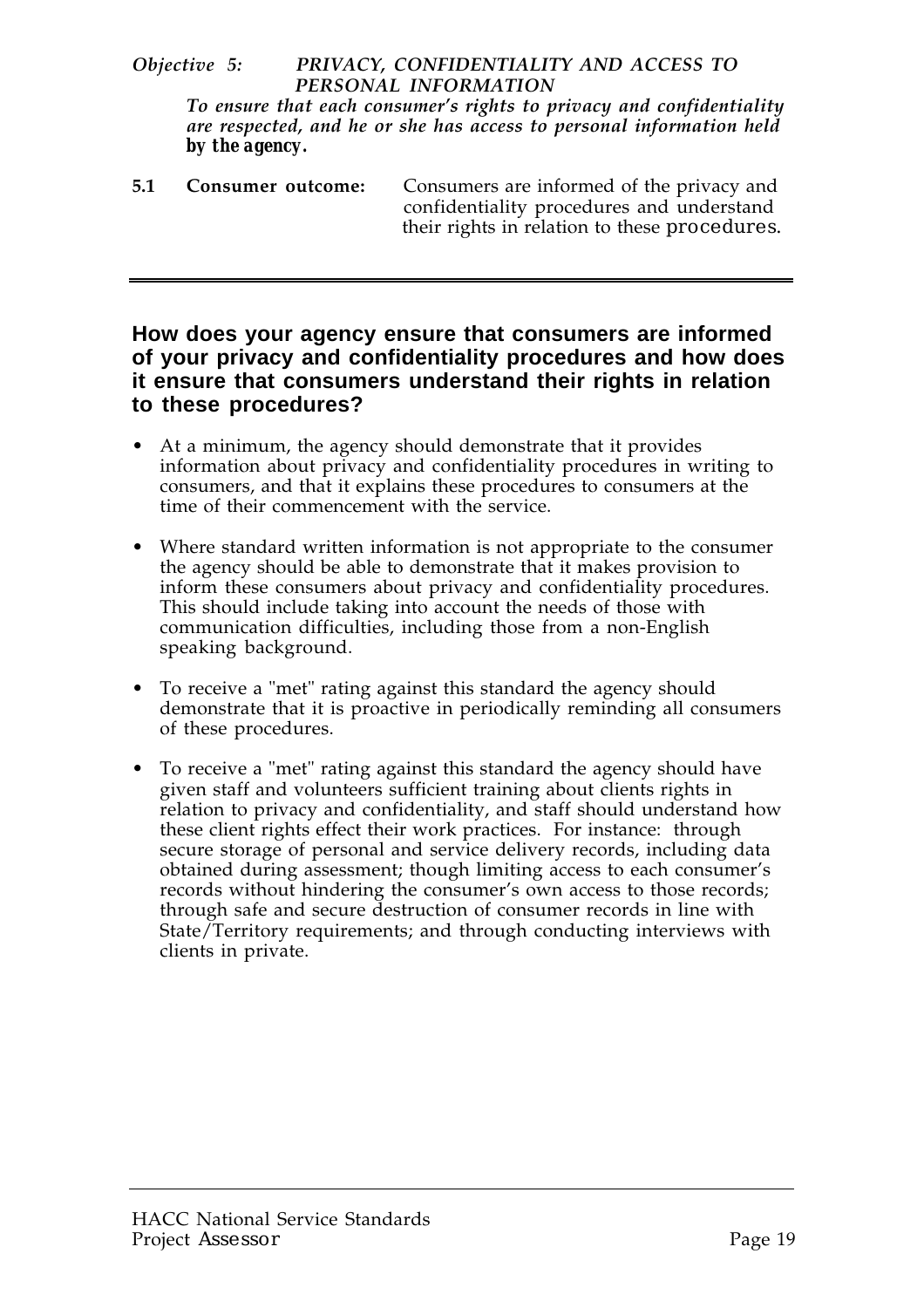#### *Objective 5: PRIVACY, CONFIDENTIALITY AND ACCESS TO PERSONAL INFORMATION To ensure that each consumer's rights to privacy and confidentiality are respected, and he or she has access to personal information held by the agency.*

**5.2 Consumer outcome:** Consumers have signed confidentiality release forms.

# **How does your agency ensure that the release of consumer information occurs with the consent of the consumer or their advocate or legal guardian?**

- The agency should demonstrate that it has procedures in place to ensure that consumer's agreement is gained before information about that person is passed on to another agency or person.
- To be ranked as "met", the agency should have obtained written consent (for example, by having clients sign a confidentiality release form) or, if more appropriate, the agency should have obtained verbal consent at the time a referral or other exchange of information is being considered.
- Where an agency has consumers sign a confidentiality release form at the time of assessment the standard should only be rated as "partly met" if the agency can not also show that consumers are informed of who information will be released to on the basis of this form.
- Where written or verbal consent was not obtained there should be a reasonable explanation for why this was not done prior to information release.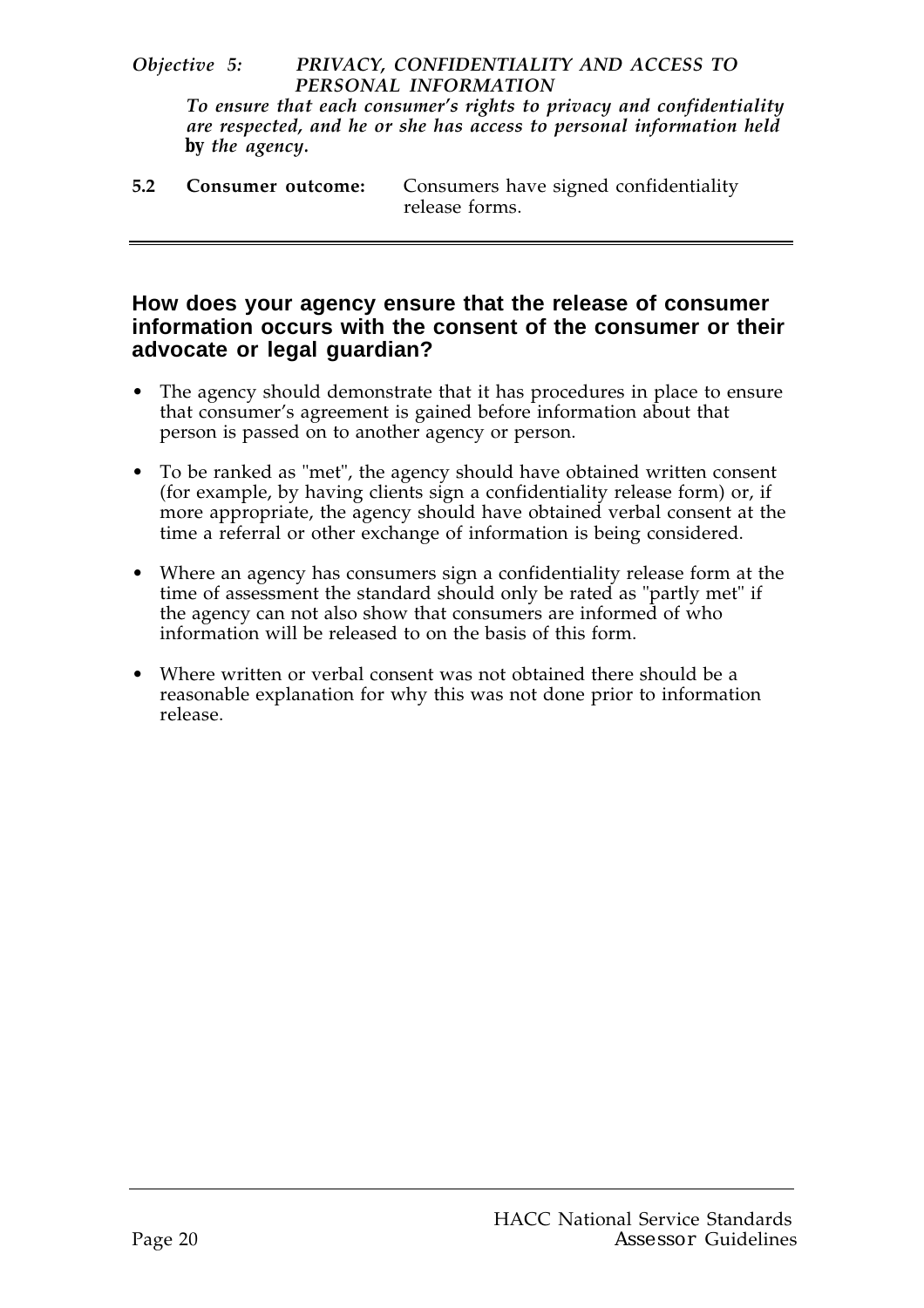#### *Objective 5: PRIVACY, CONFIDENTIALITY AND ACCESS TO PERSONAL INFORMATION To ensure that each consumer's rights to privacy and confidentiality are respected, and he or she has access to personal information held by the agency.*

**5.3 Consumer outcome:** Consumers are able to gain access to their personal information.

### **Does your agency enable consumers to access their personal information upon request?**

- Where the agency holds client records it should demonstrate that it has a policy on granting access to this personal information by consumers, and that consumers are clearly advised of this. An agency that does not do both of these things should be rated as "not met" against this standard.
- To be rated as "met" against this standard consumers should be informed of the types of personal records kept by the agency and of the legal responsibility of the agency to safeguard this information but allow the consumer or the consumer's representative access to it when desired.
- The agency should demonstrate that it has procedures in place to determine whether a person is an appropriately authorised representative of a consumer and should be granted access to that consumer's records.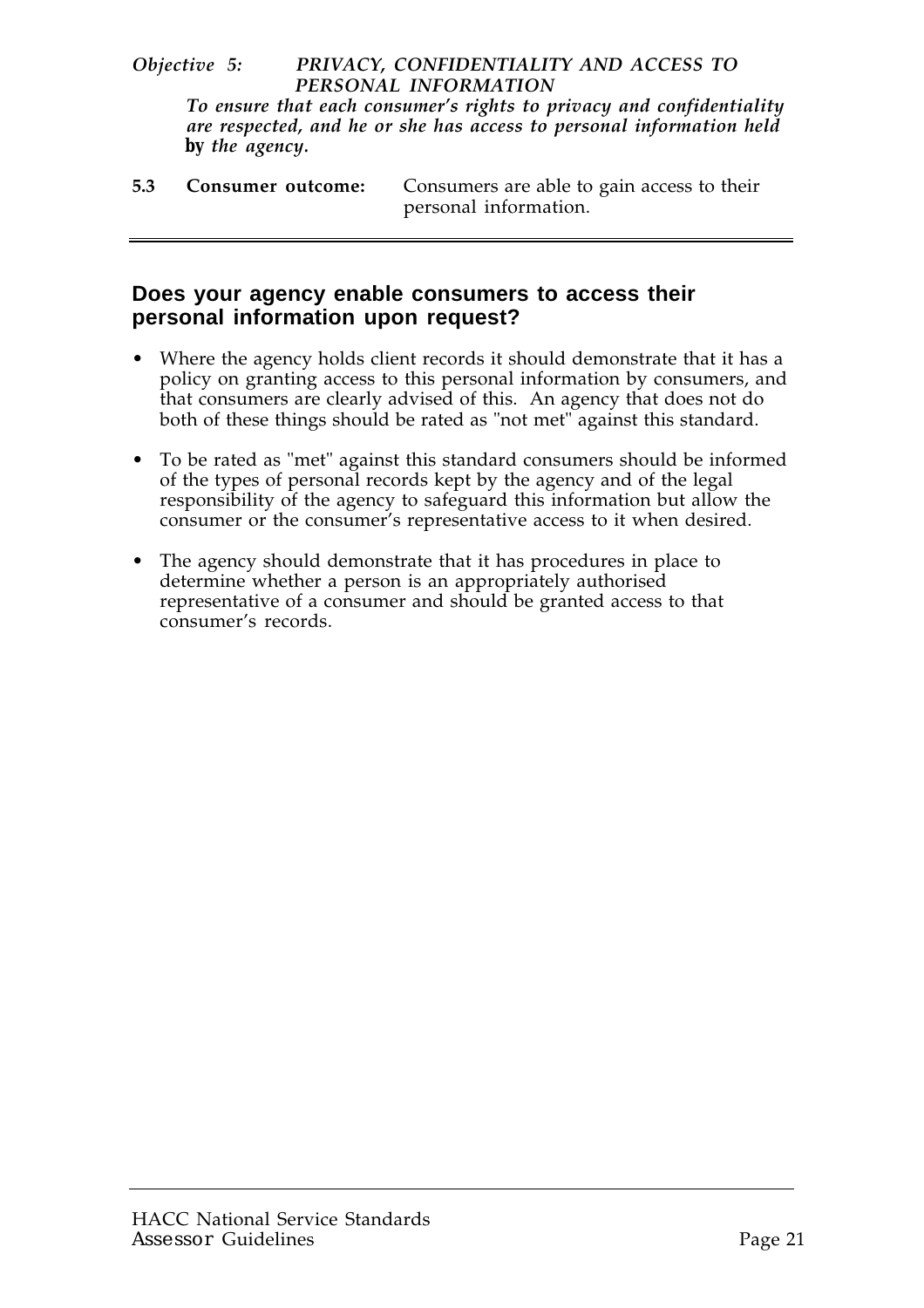**6.1 Consumer outcome:** Consumers are aware of the complaints process.

# **How does your agency ensure that consumers are aware of the complaints process?**

- To meet this standard at a minimal level the agency should demonstrate that it provides information about the complaints process to consumers, and that it explains these procedures to consumers at the time of their commencement with the service. Such information should include details of who to contact in the agency and what position of authority they hold.
- To receive a "fully met" rating against this standard the agency should also demonstrate that it takes some action to periodically remind all consumers of these procedures.
- To receive a "fully met" rating against this standard consumers of the agency should be made aware of how they can express their informal concerns to the agency about the service they received.
- To receive a "fully met" rating against this standard the agency should make provision to allow special needs groups to be aware of the complaints process. These include people from non-English speaking backgrounds and Aboriginals and Torres Strait Islanders.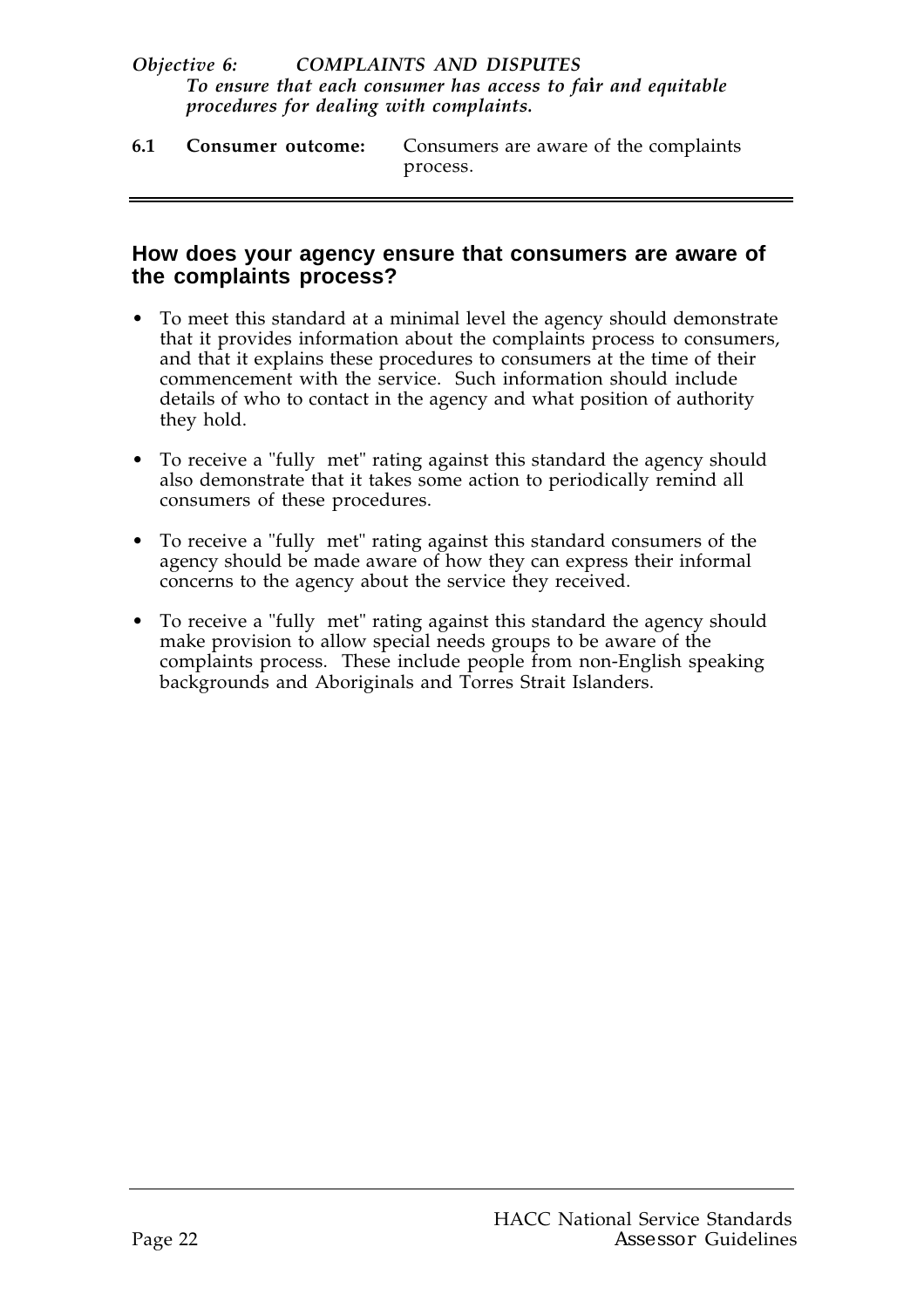| 6.2 | Consumer outcome: | Each consumer's complaint about a service,<br>or access to a service is dealt with fairly,<br>promptly, confidentially and without<br>retribution. |
|-----|-------------------|----------------------------------------------------------------------------------------------------------------------------------------------------|
|     |                   |                                                                                                                                                    |

# **How can your agency demonstrate that consumer complaints are dealt with fairly promptly confidentially and without retribution?**

- To meet this standard at a minimal level the agency should demonstrate that it has a complaints process, which is clearly conveyed to consumers (evidenced in consumer outcome 6.1), which is designed to be fair and enable a timely response, eg the person affected by a decision should be informed of all facts against him or her and given an opportunity to put his or her case, the decision maker should act fairly and without bias, and the decision making process should occur within a specified time frame.
- The agency should explain its processes for ensuring confidentiality and non-discriminatory treatment of consumers who make a complaint.
- To receive a "fully met" rating against this standard the agency should be able to outline the process by which 'informal complaints' or concerns are dealt with, again demonstrating that it is fair, timely, treated confidentially, and does not result in discriminatory treatment of the client involved.
- To receive a "fully met" rating against this standard staff should be aware of both the formal and informal procedures for dealing with consumer complaints and should received training in resolving complaints and disputes.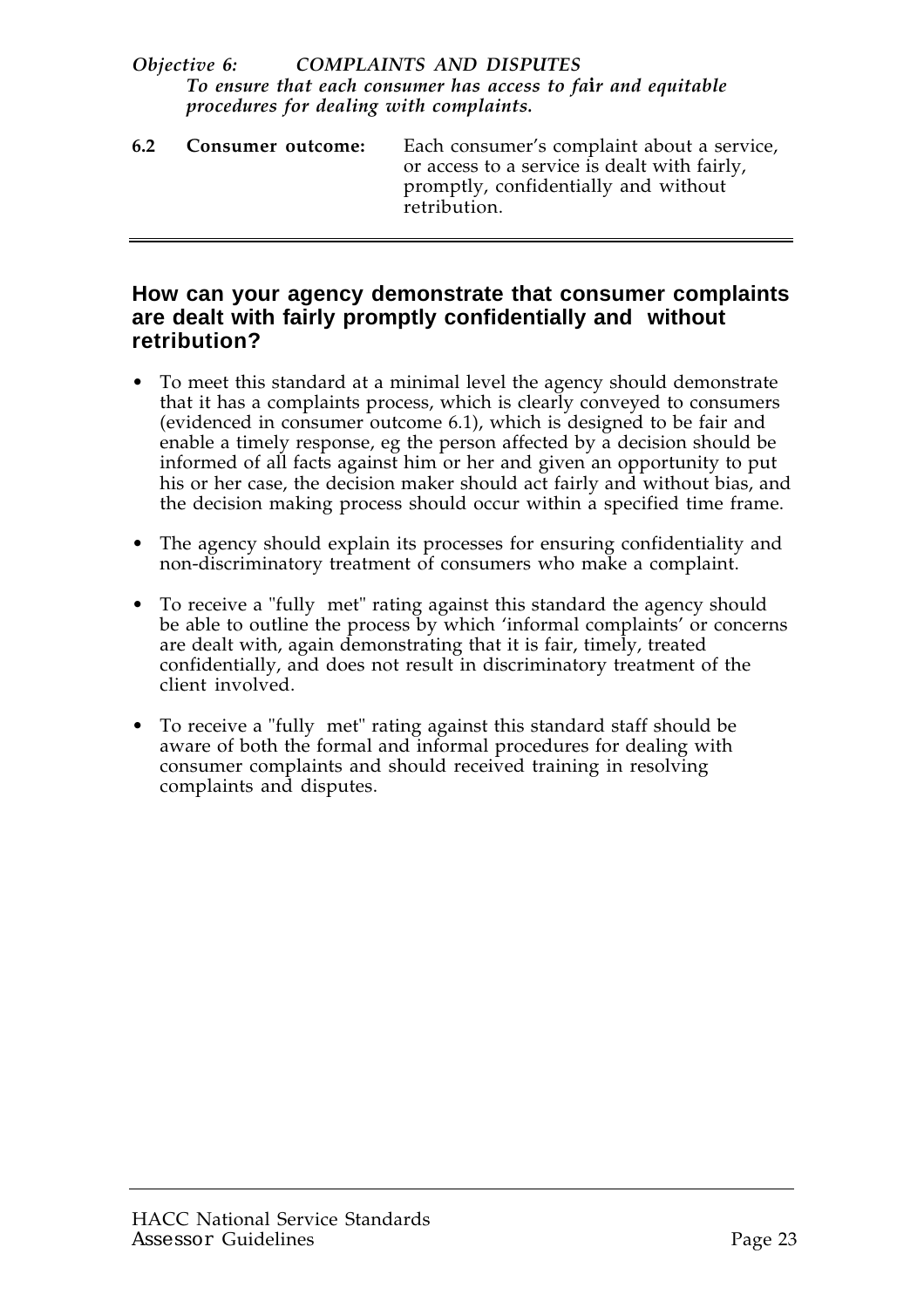**6.3 Consumer outcome:** Services are modified as a result of 'upheld' complaints.

# **How can your agency demonstrate that services have been modified in response to upheld complaints? Please give examples.**

- To meet this standard at a minimal level, where an agency has received formal complaints and upheld them, it should demonstrate that these were handled in a timely manner and that the outcome of these complaints was fair to consumers.
- To receive a "met" rating against this standard the agency should have sought feedback from the client or advocate about the procedures followed in resolving the complaint and consider whether there is any need to review of amend the procedures.
- The agency should indicate that relevant consumers are consulted during and after the modification of service in response to the complaint.
- To avoid a "not met" rating against this standard the agency should be able to demonstrate that when a complaint was upheld it has reviewed its access and/or service delivery practices with a view to making improvements in the service and avoiding any future similar complaints.
- To receive a "met" rating against this standard the agency should also demonstrate that any 'informal complaints' or concerns are effectively and appropriately resolved, and that this is done in a timely manner.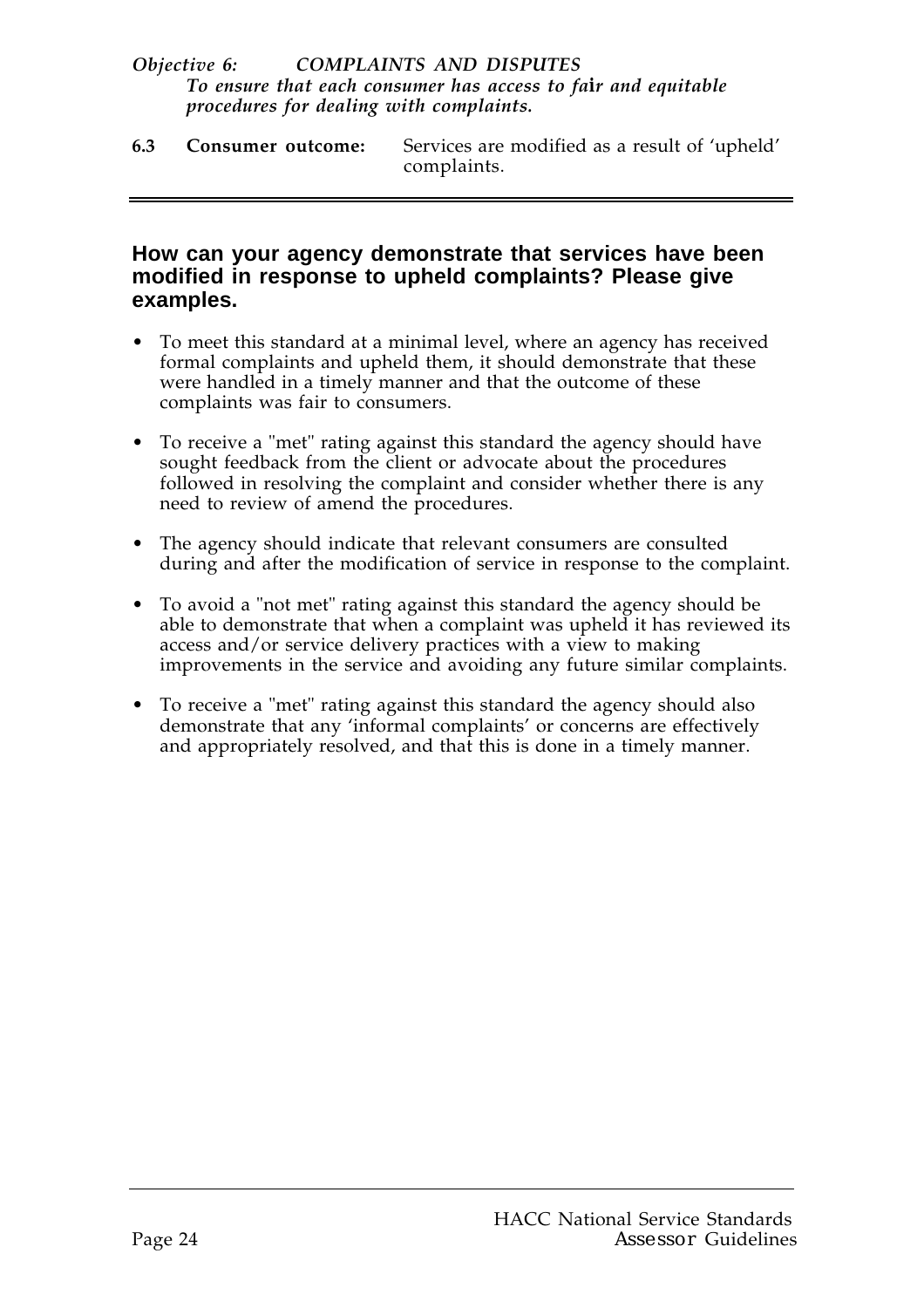**6.4 Consumer outcome:** Each consumer receives assistance, if requested, to help with the resolution of a conflict about a service that arises between the frail elderly person or younger person with a disability and his/her carer.

# **How can your agency demonstrate that it offers assistance to help with the conflict about a service between a client and his/her primary carer?**

• While some agencies may not have formal policies relating to this issue, to avoid a "not met" rating against this standard the agency should be able to demonstrate that it has a clear and appropriate way of dealing with such situations. In general:

a) agencies should encourage early, open discussion of any potential difficulties;

b) the use of advocates should also be encouraged, preferably at an early stage. The agency should provide advice to this effect; and

c) referrals to advocacy or counselling services should be arranged if requested.

- To receive a "met" rating against this standard the agency should indicate that it makes use of specific protocols concerning abuse or conflict situations.
- To receive a "met" rating against this standard the agency should be able to demonstrate that it is aware of the special needs of some groups in relation to this standard, for example, consumers with dementia and their carers.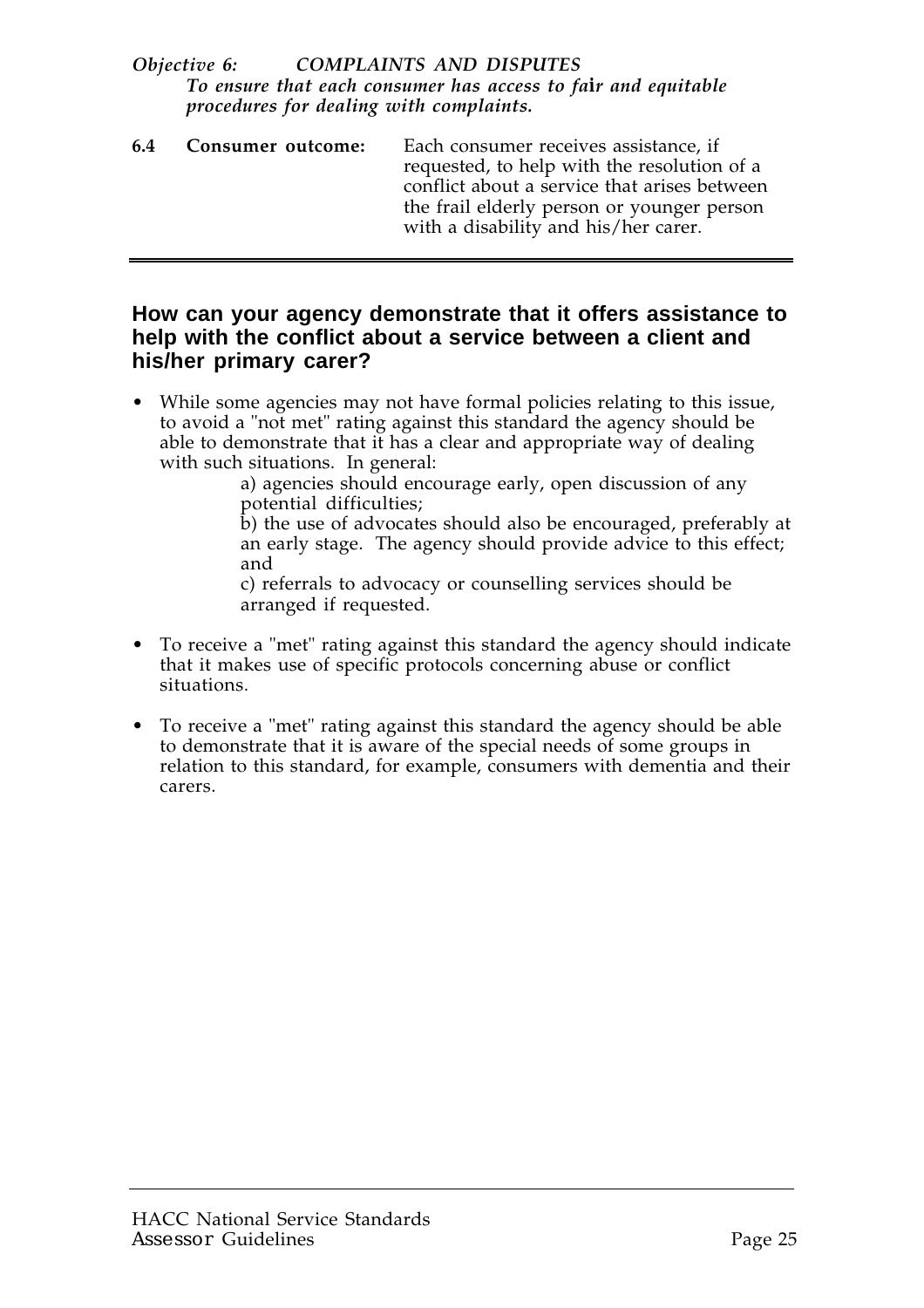*Objective 7: ADVOCACY*

*To ensure that each consumer has access to an advocate of his or her choice.*

| 7.1 | Consumer outcome: | Each consumer has access to an advocate of<br>his/her choice.                   |
|-----|-------------------|---------------------------------------------------------------------------------|
| 7.2 | Consumer outcome: | Consumers know of their right to use an<br>advocate.                            |
| 7.3 | Consumer outcome: | Consumers know about advocacy services -<br>where they are and how to use them. |

### **How does your agency ensure that consumers know of their rights to use an advocate and have access to an advocate of their choice?**

- To meet this standard at a minimal level the agency should demonstrate that it provides information to consumers at the time service delivery begins about what an advocate is, how to obtain one, and their right to use one.
- To be ranked as "met" against this standard the agency should also demonstrate that it takes some action periodically to remind all consumers about advocacy, and in particular, takes steps to convey this information to consumers who may appear to have a particular need for it.
- If the agency is one which provides advocacy services for consumers, it should ensure that clients are aware of their rights in relation to these services, including the option to obtain an advocate from another service if desired.
- To avoid a "not met" rating against this standard the agency should be aware of the types of service provided by advocacy groups in their area.
- To be ranked as "met" against this standard the agency should have established links with advocacy groups in their area and staff should similarly be aware of these services. Inviting advocacy agencies to speak to staff and consumers may be one demonstration of establishing such links.